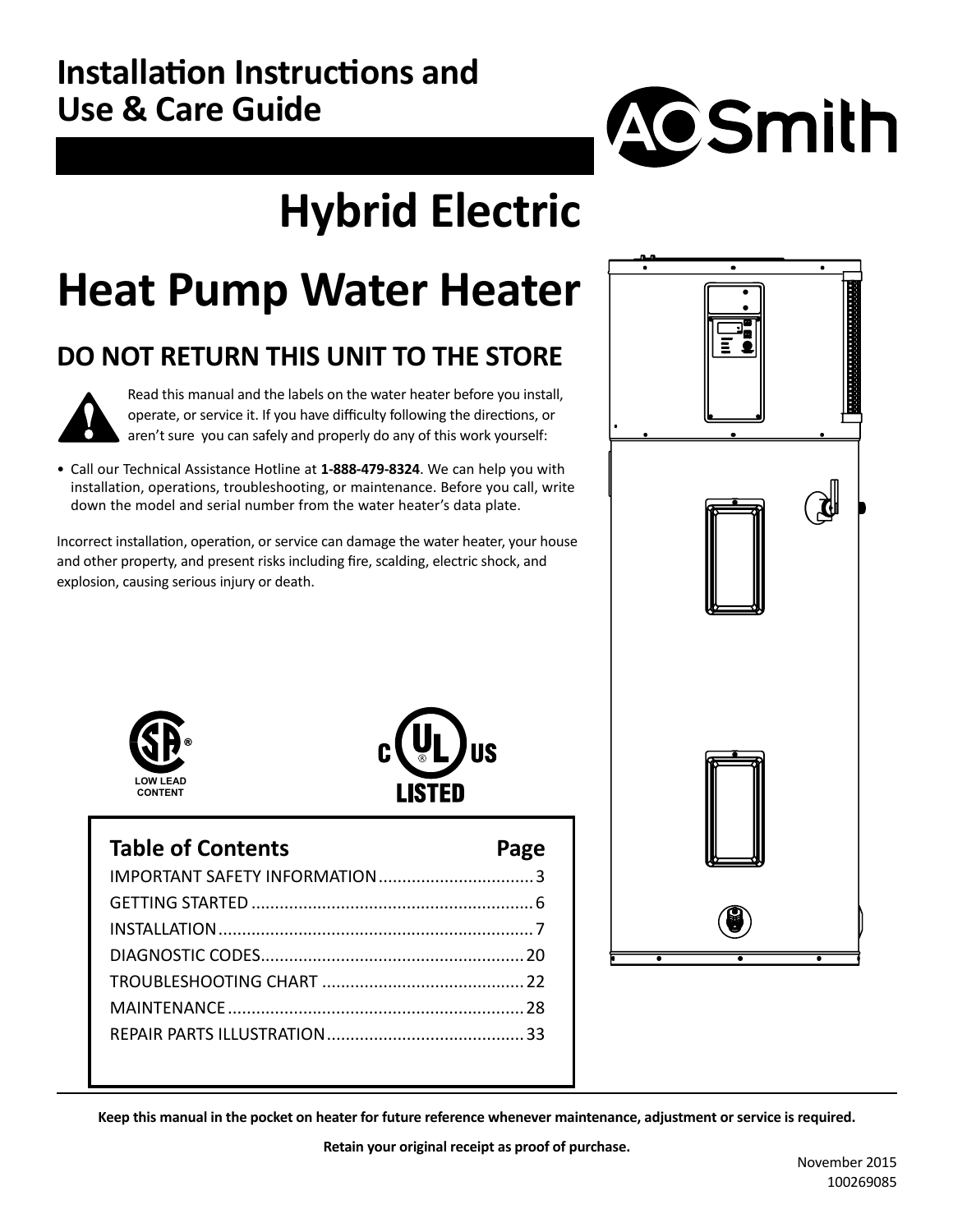## **COMPLETED INSTALLATION ΈTYPICALΉ**

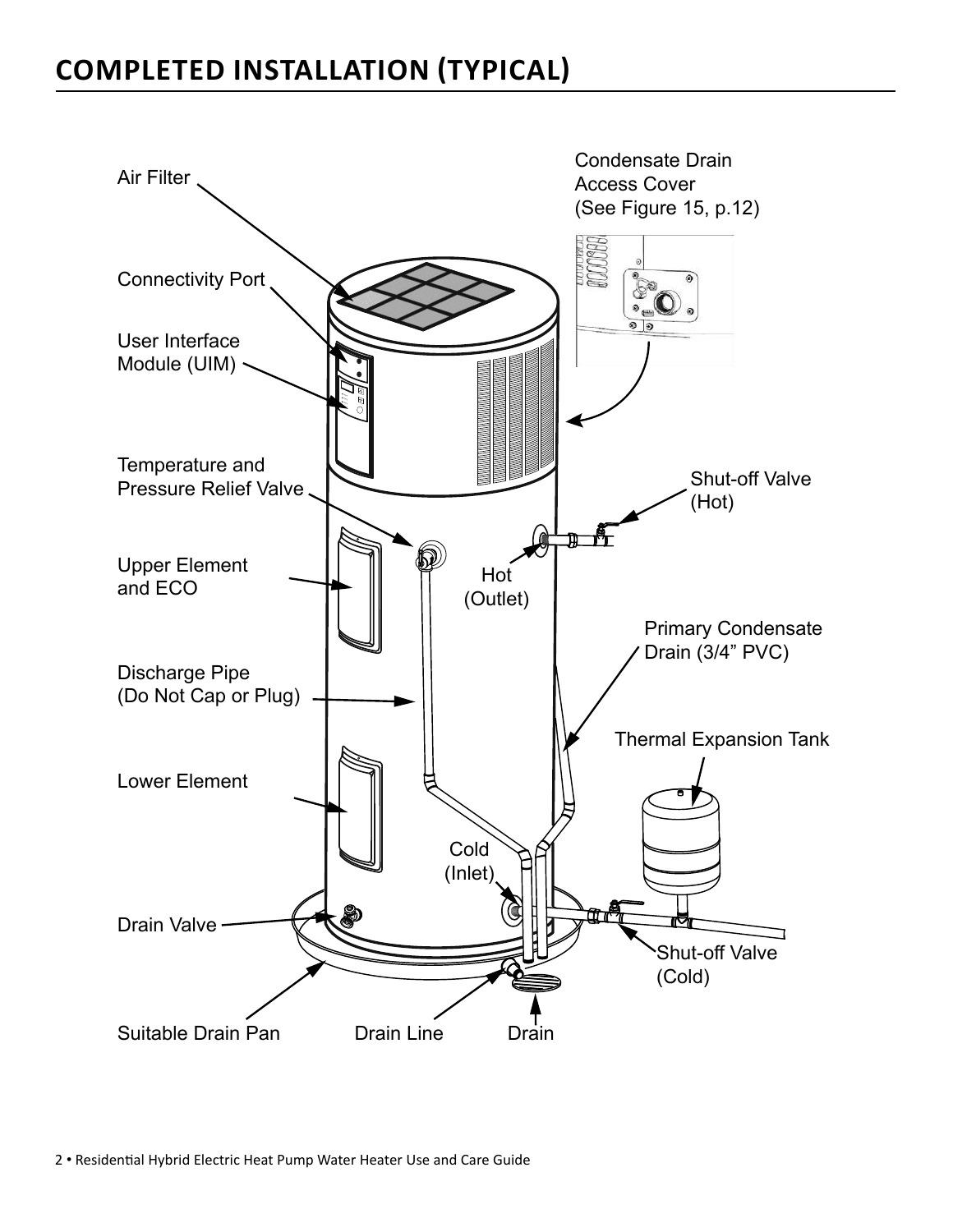## **IMPORTANT SAFETY INFORMATION**

#### **Read and follow all safety messages and instructions in this manual.**



**This is the safety alert symbol. It is used to alert you to** potential physical injury hazards. Obey all safety mes**sages that follow this symbol to avoid possible property damage, serious injury or death. Do not remove any** 

permanent instructions, labels, or the data plate from either the outside of **the water heater or on the inside of the access panels. Keep this manual near the water heater.**

| <b>ADANGER</b>   | <b>DANGER indicates hazardous</b><br>situation that, if not avoided, will<br>result in death or serious injury.      |
|------------------|----------------------------------------------------------------------------------------------------------------------|
| <b>AWARNING</b>  | <b>WARNING indicates a hazardous</b><br>situation that, if not avoided, could<br>result in death or serious injury.  |
| <b>A CAUTION</b> | <b>CAUTION indicates a hazardous</b><br>situation that, if not avoided, could<br>result in minor or moderate injury. |
| NOTICE           | <b>NOTICE indicates practices not</b><br>related to physical injury.                                                 |

#### **Important information to keep**

Fill out this section and keep this manual in the pocket of the water heater for reference.

Date Purchased:

Model number:

Serial number:

| Maintenance performed:*                                                           | Date: |
|-----------------------------------------------------------------------------------|-------|
|                                                                                   |       |
|                                                                                   |       |
|                                                                                   |       |
|                                                                                   |       |
|                                                                                   |       |
|                                                                                   |       |
|                                                                                   |       |
|                                                                                   |       |
| *Drain and flush tank, clean air filter,<br>clean condensate pan, and remove and  |       |
| inspect anode rod after first six months<br>of operation and at least annually    |       |
| thereafter. Operate the Temperature<br>and Pressure Relief Valve (T&P) annu-      |       |
| ally and inspect T&P valve every 2-4                                              |       |
| years (see the label on the T&P valve for<br>maintenance schedule). See the Main- |       |
| tenance section for more information<br>about maintaining this water heater.      |       |
|                                                                                   |       |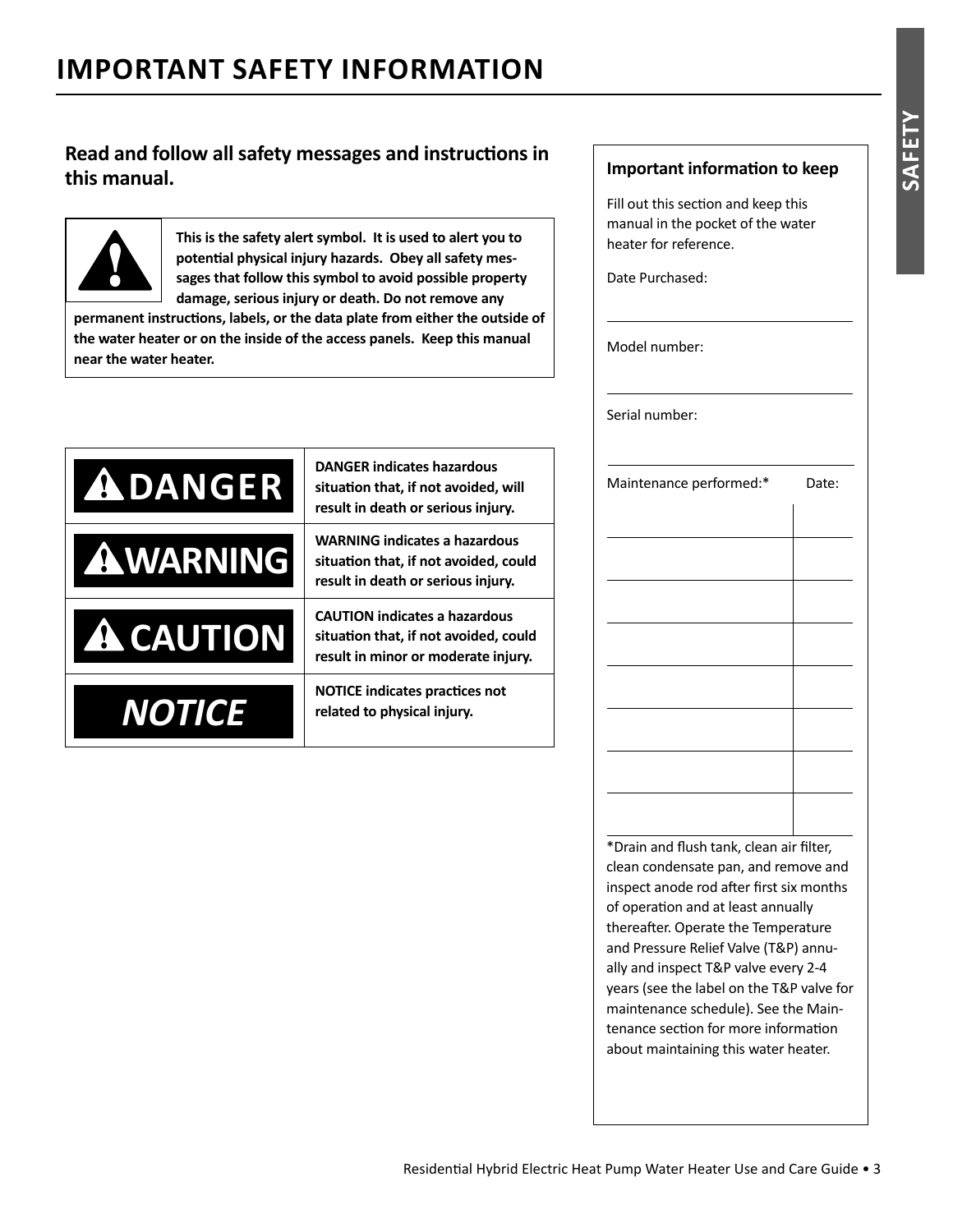throughout this manual.

#### **RISKS DURING INSTALLATION AND MAINTENANCE**



#### **Electric Shock Risk** Contact with the electrical

parts in the junction box, behind the access doors

and inside the top shroud can result in severe injury or death from electrical shock:

- Disconnect power by opening the circuit breaker or removing the fuses before installing or servicing.
- Use a non-contact circuit tester to confirm that power is off before working on or near any electrical parts.
- Replace the junction box cover and access doors after servicing.



 **Lifting Risk**  The water heater is heavy. Follow these precautions to

reduce the risk of property damage, injuries from lifting or impact injuries from dropping the water heater.

- Use at least two people to lift the water heater.
- Be sure you both have a good grip before lifting.
- Unit is top heavy, use an appliance dolly (with strap) to move the water heater.

#### **RISKS DURING OPERATION**



**Scalding Risk** This water heater can make water hot enough to cause

severe burns instantly, resulting in severe injury or death.

- Feel water before bathing or showering
- To reduce the risk of scalding, install Thermostatic Mixing Valves (temperature limiting valves) at each point-of-use. These valves automatically mix hot and cold water to limit the temperature at the tap. Mixing valves are available from your local plumbing supplier. Follow manufacturer's instructions for installation and adjustment of the valves.
- The User Interface Module (UIM) on this water heater have been factory set to approximately 140°F/60°C. Higher temperatures increase the risk of scalding. Refer to the National Plumbing Code for requirements limiting the allowable temperatures at fixtures in the home. Thermostatic Mixing Valves are particularly important to help avoid scalding.

| Temperature  | Time to Produce a<br>Serious Burn |
|--------------|-----------------------------------|
| 120°F (49°C) | More than 5 minutes               |
| 125°F (52°C) | 1½ to 2 minutes                   |
| 130°F (54°C) | About 30 seconds                  |
| 135°F (57°C) | About 10 seconds                  |
| 140°F (60°C) | Less than 5 seconds               |
| 145°F (63°C) | Less than 3 seconds               |
| 150°F (66°C) | About 1½ seconds                  |
| 155°F (68°C) | About 1 second                    |

#### For information about changing the factory thermostat setting(s), refer to the "Adjusting the Temperature" section in this manual ("Step 12:").

 Regardless of the water heater thermostat(s) setting, higher temperatures may occur in certain circumstances:

- In some cases, repeated small draws of water can cause the hot and cold water in the tank to "stack" in layers. If this happens, the water can be as much as 30F°/15C° hotter than the thermostat setting. This temperature variation is the result of your usage pattern and is not a malfunction.
- Water temperature will be hotter if someone adjusted the thermostat(s) to a higher setting.
- Problems with the thermostat(s), or other malfunctions may result in higher than expected water temperatures.
- If the water heater is in a hot environment, the water in the tank can become as hot as the surrounding air, regardless of the thermostat setting.
- If the water supplied to the water heater is pre-heated (for example, by a solar system) the temperature in the tank may be higher than the water heater's thermostat setting.

#### **To reduce the risk of unusually hot**  water reaching the fixtures in the **house, install ThermostaƟ c Mixing Valves.**

If anyone in your home is at particular risk of scalding (for example, the elderly, children, or people with disabili-Ɵ es) or if there is a local code or state law requiring a certain water temperature at the hot water tap, then these precautions are particularly important.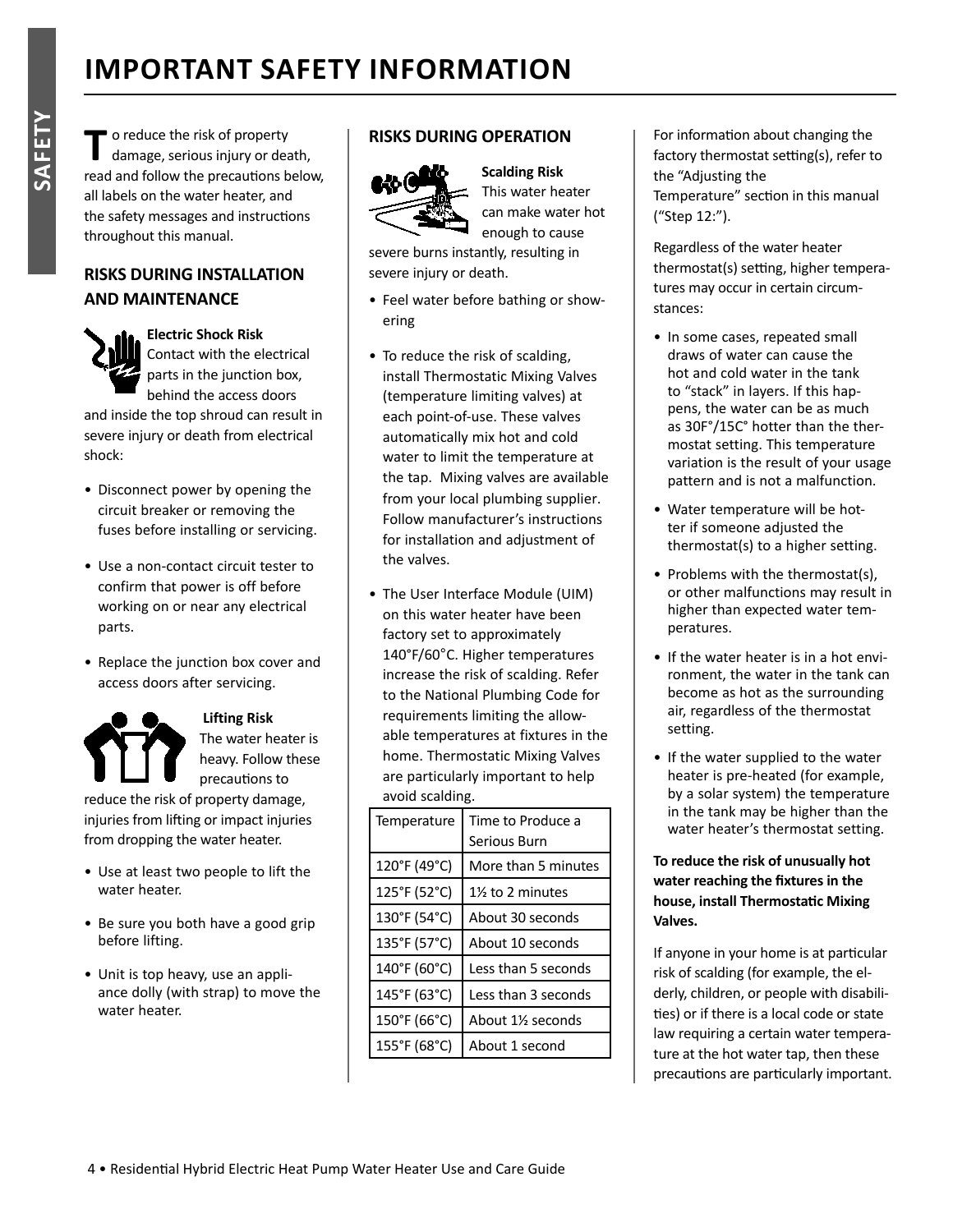## **IMPORTANT SAFETY INFORMATION**

According to a national standard American Society of Sanitary Engineering (ASSE 1070) and most local plumbing codes, the water heater's thermostat should not be used as the sole means to regulate water temperature and avoid scalds.

Properly adjusted Thermostatic Mixing Valves allow you to set the tank temperature to a higher setting without increasing risk of scalds. A higher temperature setting allows the tank to provide much more hot water and can help provide proper water temperatures for appliances such as dishwashers and washing machines. Higher tank temperatures (140°F/60°C) also kill bacteria that cause a condition known as "smelly water" and can reduce the levels of bacteria that cause waterborne diseases.

#### **Water Contamination Risk**

Do not use chemicals that could contaminate the potable water supply. Do not use piping that has been treated with chromates, boiler seal, or other chemicals.



#### **Fire Risk** To reduce the risk of a fire that could destroy

your home and serious-

ly injure or kill people:

- Do not store things that can burn easily such as paper or clothes next to the water heater.
- Be sure the junction box cover and the access door covers are in place. These covers keep debris from entering and potentially being ignited, and help keep any internal fires from spreading.
- Keep the water heater from becoming wet. Immediately shut the water heater off and have it inspected by a qualified person if you find that the wiring, thermostat(s) or surrounding insulation have been exposed to water in any way (e.g., leaks from plumbing, leaks from the water heater itself can damage property and could cause a fire risk). If the water heater is subjected to flood conditions or the thermostat(s) have been submerged in water, the entire water heater must be replaced.
- Make electrical connections properly, according to the instructions on page 15. Use 10 gauge solid copper wire. Use a UL listed or CSA approved strain relief. Connect ground wire to green ground screw.



#### **Explosion Risk**

High temperatures and pressures in the water heater tank can cause an

explosion resulting in property damage, serious injury or death. A new Temperature and Pressure (T&P) Relief Valve is included with your water heater to reduce risk of explosion by discharging hot water. Additional temperature and pressure protective equipment may be required by local codes.

A nationally recognized testing laboratory maintains periodic inspection of the valve production process and certifies that it meets the requirements for Relief Valves for Hot Water Supply Systems, ANSI Z21.22. The T&P Relief Valve's relief pressure must not exceed the working pressure rating of the water heater as stated on the rating plate. Maintain the T&P Relief Valve properly. Follow the maintenance instructions provided by the manufacturer of the T&P Relief Valve (label attached to T&P Relief Valve) and the procedure on page 31.

An explosion could occur if the T&P Relief Valve or discharge pipe is blocked. Do not cap or plug the T&P Relief Valve or discharge pipe.

**Fire and Explosion Risk if Hot Water is Not Used for Two Weeks or More**

 **CAUTION! Hydrogen gas builds up in a hot water system when it is not used for a long period (two weeks or more). Hydrogen gas is extremely flammable. If the hot water system has not been used for two weeks or more, open a hot water faucet for several minutes at the kitchen sink before using any electrical appliances connected to the hot water system. Do not smoke or have**  an open flame or other ignition source **near the faucet while it is open.**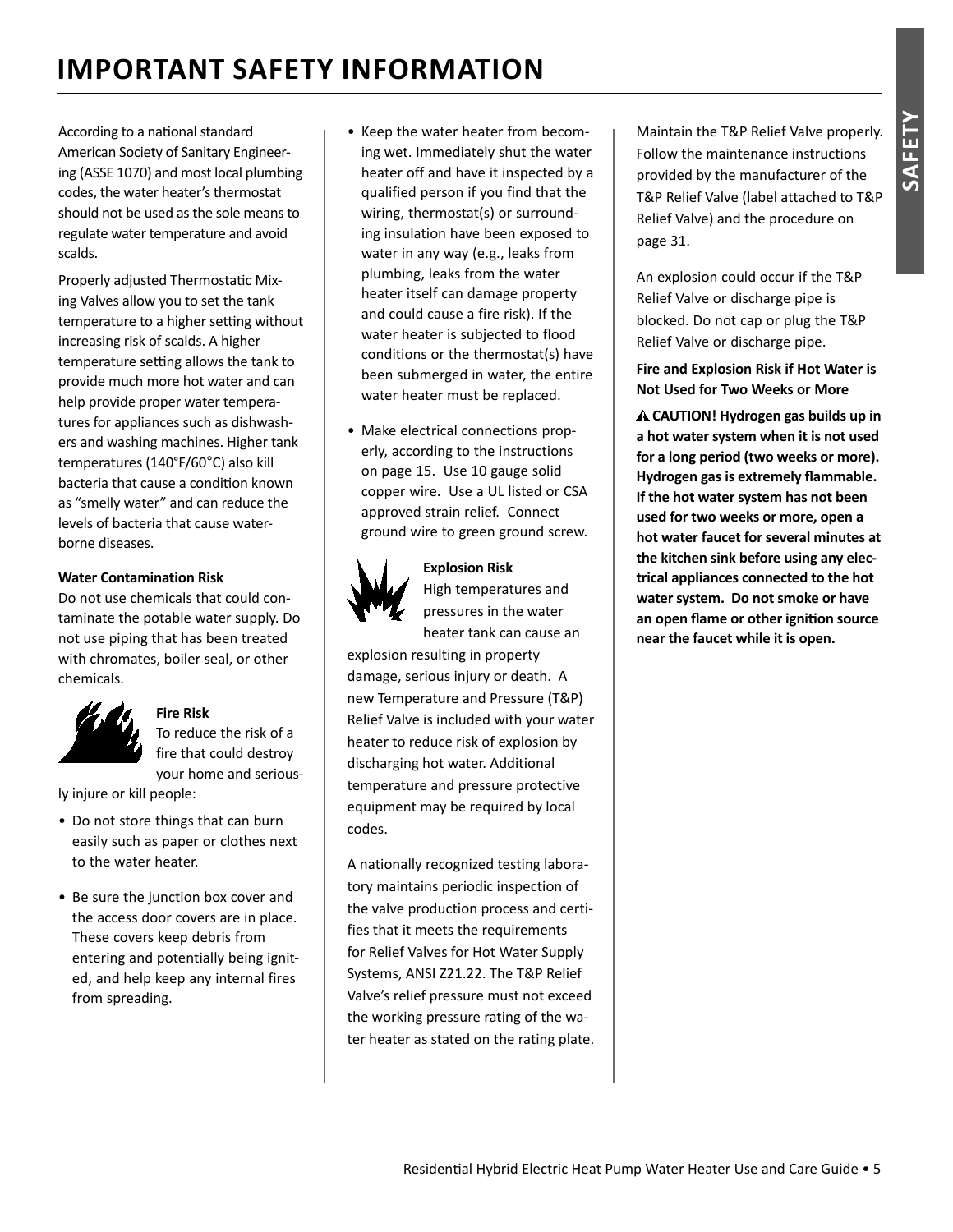## **GETTING STARTED**



Figure 1 - Flexible connectors use compression fittings and do not require soldering.



Figure 2 - Use a non-contact circuit tester to insure that the power is off before you work on a circuit.

**GETTING STARTED**

GETTING STARTED



Figure 3 - Install a Pressure Reducing Valve if required.



Figure 4 - Condensate overflow flexible tubing.



Figure 5 - Main Drain Connection piping.



Review all of the instructions before you begin work. Improper installation can damage the water heater, your home and other property, and can present risks of serious injury or death.

**2** Check with your local and provincial authorities for any local or provincial codes that apply to your area. In the absence of local and provincial codes, follow the current editions of the Canadian Electric Code (CEC) and the National Plumbing Code (NPC). The instructions in this manual comply with national codes, but the installer is responsible for complying with local codes.



Before you start, be sure you<br> **3** have, and know how to use, the following tools and supplies:

- Plumbing tools and supplies appropriate for the type of water pipes in your home
- Threaded connectors (Figure 1) for the cold and hot water pipes
- For homes plumbed with plastic pipe, use threaded connectors suitable for the specific type of plastic pipe used: CPVC and PEX (crosslinked polyethylene). Do not use PVC pipe.
- For homes with copper pipes, you may purchase connector kits with compression fittings that don't require soldering (Figure 1). Compression fittings are easier to install than soldering copper pipes.
- Teflon® tape or pipe joint compound approved for potable water
- Tools to make the electrical connections (for example, screwdrivers, wire strippers)
- Non-Contact circuit tester to check for power (Figure 2)
- Water Pressure Gauge (Figure 6)

#### **Recommended Accessories:**

- Suitable drain pan (Figure 8)
- Automatic leak detection and shutoff device
- Pressure Reducing Valve (Figure 3)
- Thermal Expansion Tank (Figure 7)
- Thermostatic Mixing Valves (Figure 9)
- 1/2" Flexible tubing for Condensate Overflow (Figure 4)
- 90° Elbow with 3/4" Female Unthreaded Socket End X 3/4" Male NPT Threaded End (Figure 5)
- 3/4" OD Plastic Pipe for Condensate Drain (Figure 5)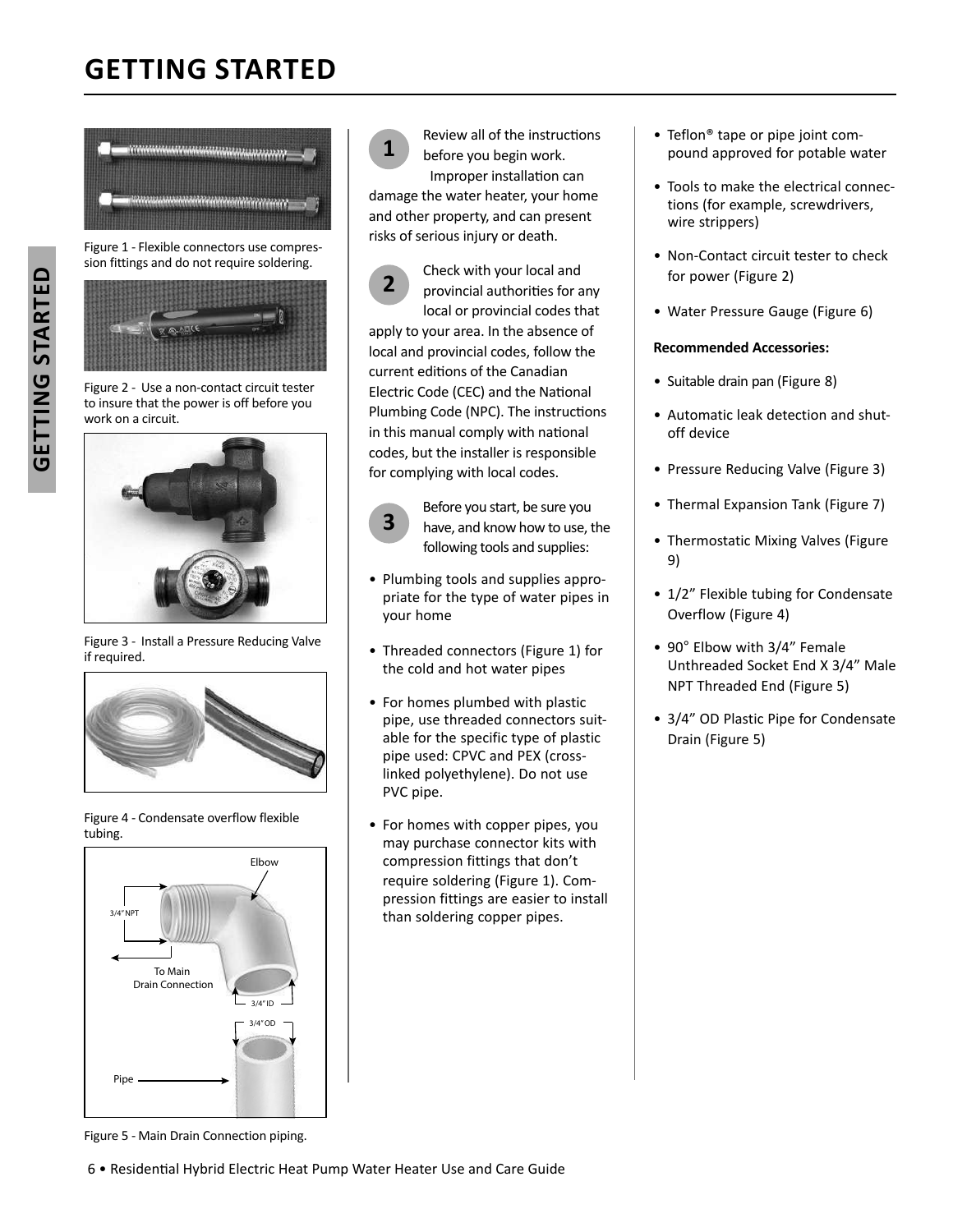**Follow these steps for proper**  $int$  **installation**:

**Step 1:**

### ✓ **Verify that your home is equipped and up-to-date for proper operaƟ on**

Installing a new water heater is the perfect time to examine your home's plumbing system and make sure the system is up to current code standards. There have likely been plumbing code changes since the old water heater was installed. We suggest installing the following accessories and any other needed changes to bring your home up to the latest code requirements.

Use this checklist and inspect your home. Install any devices you need to comply with codes and assure that your new water heater performs at its best. Check with your local plumbing official for more information.



#### ✓ **Water pressure**

We recommend checking your home's water pressure with a pressure gauge (Figure 6). Most codes allow a maximum incoming water pressure of 80 psi/550kPa.

**HOW:** Purchase an inexpensive water pressure gauge available at your local plumbing supplier. Connect the Water Pressure Gauge to an outside faucet and measure the maximum water pressure experienced throughout the day (highest water pressures often occur at night).



Figure 6 - Use a Water Pressure Gauge to make sure your home's water pressure is not too high.

 Pressure Reducing Valves are available at your local plumbing supplier.

### ✓ **Water pressure increase caused by thermal expansion**

Verify that you have a properly sized Thermal Expansion Tank (Figure 7). We recommend installing an expansion tank if your home does not have one. Codes require a properly pressurized, properly sized Thermal Expansion Tank in homes that have backflow, check, or pressure-reducing valves. (See illustration on inside front cover.)



Figure 7 - A Thermal Expansion Tank helps protect the home's plumbing system from pressure spikes.

**HOW:** Connect the Thermal Expansion Tank (available at your local plumbing supplier) to the cold water supply line near the water heater. The expansion tank contains a bladder and an air charge. To work properly, the Thermal Expansion Tank must be sized according to the water heater's tank capacity and pressurized to match the home's incoming water pressure. Refer to the installation instructions provided with the Thermal Expansion Tank for installation details.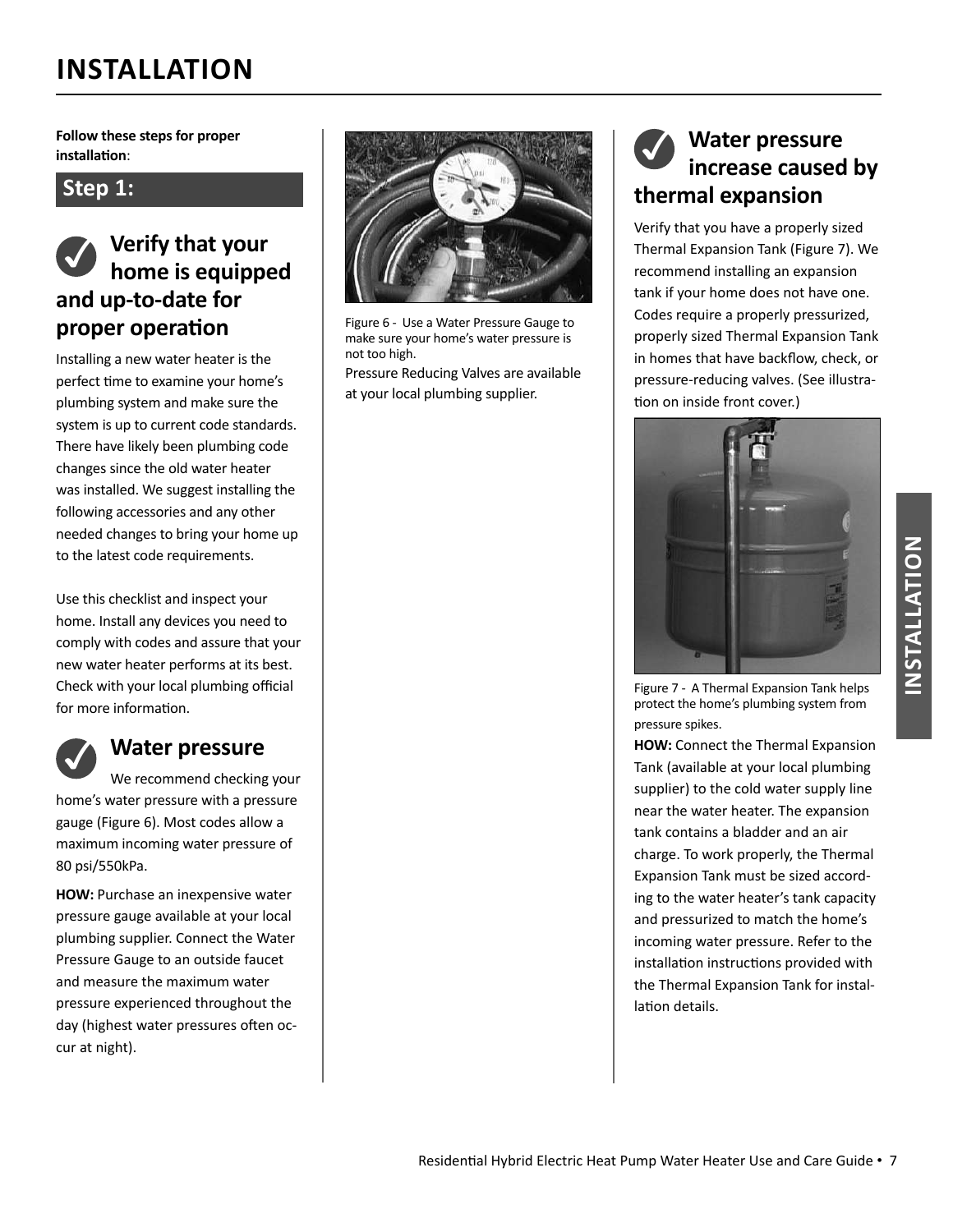**BACKGROUND:** Water expands when heated, and the increased volume of water must have a place to go, or thermal expansion will cause large increases in water pressure (despite the use of a Pressure Reducing Valve on the home's main water supply line). Backflow preventers are often installed in water meters and may not be readily visible. As a result, most all plumbing systems today are now "closed," and many homes now need a Thermal Expansion Tank.

A Thermal Expansion Tank is a practical and inexpensive way to help avoid damage to the water heater, washing machine, dishwasher, ice maker and even toilet valves. If your toilet occasionally runs for no apparent reason (usually briefly at night), that may be due to thermal expansion increasing the water pressure temporarily.



**INSTALLATION**

NSTALLATION

#### ✓ **Water pipe and tank leaks**

Leaks from plumbing pipes or from the water heater itself can damage property and could cause a fire risk.

• Install an automatic leak detection and shutoff device (available at your local plumbing supplier). These devices can detect water leaks and can shut off the water heater's water supply if a leak occurs.



Figure 8 - A suitable drain pan piped to an adequate drain can help protect flooring from leaks and drips.

• If damage could occur as a result of a leak from the water heater or plumbing, install the water heater in a drain pan (available at your local plumbing supplier) (Figure 8) that is piped to an adequate drain. The drain pan must be at least 2"/50mm wider than the diameter of the water heater. Install the drain pan so the water level would be limited to a maximum depth of 1-3/4" ( 45mm).





Figure 9 - Thermostatic Mixing Valves can help prevent scalds.

Install Thermostatic Mixing Valves if it is necessary (Figure 9) to regulate the temperature of the water. Consult the valve manufacturer's instructions or a qualified person.

. **WARNING! Even if the water heater thermostat is set to a relatively low temperature, hot water can scald. Install Thermostatic Mixing Valves to reduce the risk of scalding (page 4).**

**BACKGROUND:** A Thermostatic Mixing Valve mixes hot water from the water heater with cold water to more precisely regulate the temperature of hot water supplied to fixtures. If you aren't sure if your plumbing system is equipped with properly installed and adjusted Thermostatic Mixing Valves, contact a qualified person for more information.

#### **Step 2:**

**1**

### **Verify that the location is appropriate**

Before installing your water heater, ensure that:

The water heater will be:

• Installed indoors close to the center of the plumbing system.

- In a suitable drain pan (if required) piped to an adequate drain (Figure 8).
- In an area that will not freeze
- In an area that is suitable for installing the water heater vertically and on a level surface.
- Installed where a typical home appliance sound would not cause a disturbance
- Not used for space heating.

#### **NOTICE: Water heater must be level!**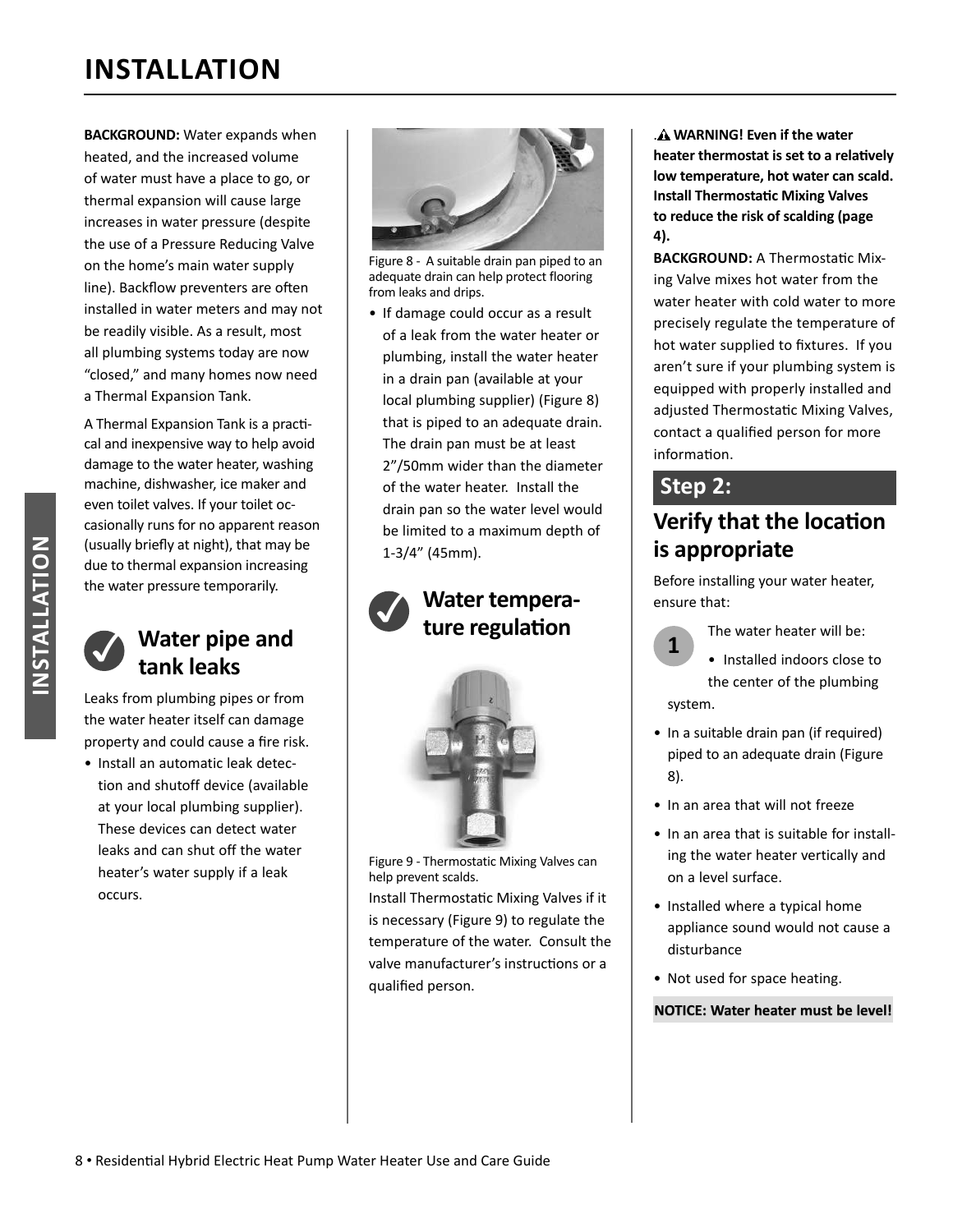The location has adequate space (clearances) for periodic servicing. For optimal water

heater efficiency, the unit must have unrestricted airflow and requires a minimum installation space of 700ft<sup>3</sup>  $(19.8<sup>3</sup>)$ . As an example, a room that has an 8 foot tall ceiling and is 10ft  $(3m)$  long by 8.75ft  $(2.6m)$  wide would

**NOTICE:** This Heat Pump Water Heater may be located within a required minimum of 6in. (150mm) clearance from a wall on the outlet side, however for future service considerations, a minimum of 3ft (900mm) from any

obstruction on the back, left and right

contain  $700ft^3$  (19.8m<sup>3</sup>).



**2**

The floor can support the weight of a full water heater.

| Table 1      |                      |
|--------------|----------------------|
| Capacity     | <b>Filled Weight</b> |
| 50 Gal./189L | 573lb (260kg)        |
| 66 Gal./250L | 796lb (361kg)        |
| 80 Gal./303L | 921lb (418kg)        |

**4** Your area is not prone to earthquakes. If it is, use special straps as required by local building codes.



**5** The location is not prone to physical damage by vehicles, flooding, or other risks. Avoid locations such as upper

> floors, or where a leak might damage the structure or

furnishings. Due to the normal corrosive action of water, the tank will eventually leak. To minimize property damage from leaks, inspect and maintain your water heater in accordance with this manual's instructions. Inspect the drain pan, pipes, and surrounding area regularly and fix any leaks found. Drain pans are available at your local plumbing supplier. Leaks are frequently in the plumbing system itself and not the water heater.



**7** The unit cannot be placed into any type of closet or small enclosure, unless adequate provisions are made for air exchange

(vented or louvered doors, etc.).



**8** To ensure optimal perfor-<br>**8** mance and serviceability, a minimum clearance of 6

inches must be maintained from all sides and 6in (150mm) from the top for access to the air filter.



The air filter, condensation drain and controls must be easily accessible for operation

and service.



The site location must be free from any corrosive elements in the atmosphere

such as sulphur, fluorine, sodium and chlorine. These elements are found in aerosol sprays, detergents, bleaches, air fresheners, paint and varnish removers, refrigerants and many other household products. In addition, excessive dust and lint may effect the operation of the unit, see the Air Filter Maintenance section in this manual.



The ambient air temperature must also be considered when installing this unit. In Efficiency

Mode the air temperature needs to be above 45°F/7°C and below 120°F/49°C for heat pump operation. If the air temperature falls outside these upper and lower limits, the electrical elements will activate to meet the hot water demand and the heat pump does not operate in either Efficiency or Hybrid Mode.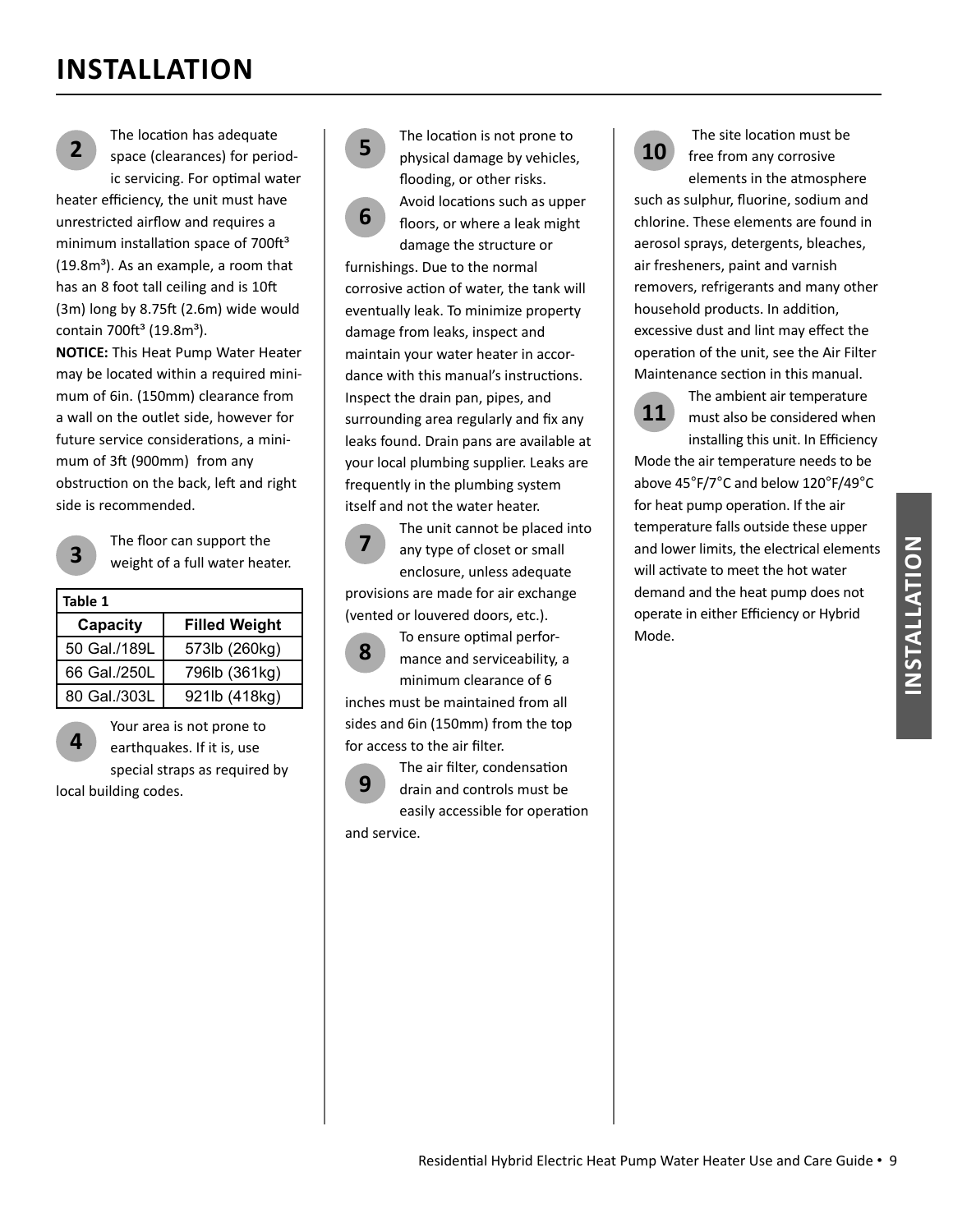#### **Step 3:**

#### **Removing the old water heater**

**1** Read each installation step and decide if you have the necessary skills to install the water heater. Only proceed if you can safely perform the work. If you are not comfortable, have a qualified person perform the installation.



**2** Locate the water heater's circuit breaker and turn it OFF (or remove the circuit's

fuses).



**3** On the old water heater, remove the electrical junction box access panel. Using a non-contact circuit tester, check the wiring to make certain the power is OFF.

#### **WARNING! Working on an energized circuit can result in severe injury or death from electrical shock.**



Disconnect the electrical wires.

**5** Open a hot water faucet and let the hot water run until it is cool (This may take 10

minutes or longer).



Figure 10 - Let the hot water run until it is cool.

#### **WARNING! Be sure the water runs cool before draining the tank to reduce the risk of scalding.**



**6** Connect a garden hose to the drain valve and place the other end of the hose in a

drain, outside, or a bucket. (Note that sediment in the bottom of the tank may clog the valve and prevent it from draining. If you can't get the tank to drain, contact a qualified person.)

valve OFF.



**8** Open the drain valve on the water heater.

**7** Turn the cold water supply



Figure 11 - Draining the old water heater.



**9** Also open a hot water faucet<br>**9** to help the water in the tank drain faster.



**10** When the tank is empty,<br>**10** disconnect the Temperature & Pressure (T&P) Relief Valve

discharge pipe. You may be able to reuse the discharge pipe, but do not reuse the old T&P Relief Valve. A new T&P Relief Valve comes installed on your water heater (or on some models, is in the carton with the water heater).



Figure 12 - Removing the T&P Relief Valve discharge pipe.



**11** Disconnect the water pipes. Many water pipes are connected by a threaded

union which can be disconnected with wrenches. If you must cut the water pipes, cut the pipes close to the water heater's inlet and outlet connections, leaving the water pipes as long as possible. If necessary, you can make them shorter later when you install the new water heater.



**12** Remove the old water heater.

**WARNING! Use two or more people to remove or install water heater. Failure to do so can result in back or other injury.**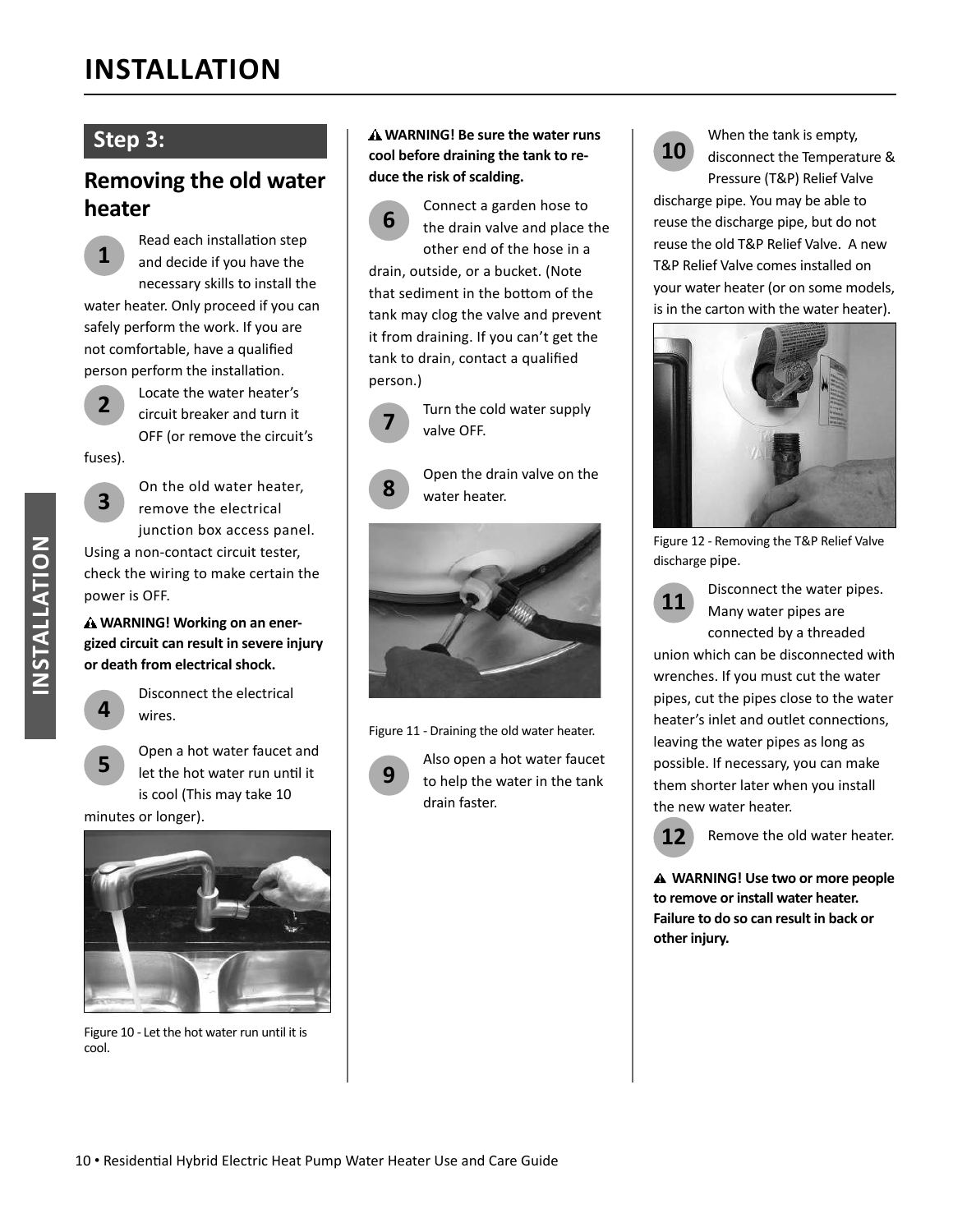#### **Step 4:**

#### **Installing the new water heater**

**1** Completely read all instructions before beginning. If you are not sure you can complete the installation, DO NOT RETURN THIS UNIT TO THE STORE. Seek assistance from any of the following sources:

- Schedule an appointment with a qualified person to install your water heater.
- Call our Technical Assistance Hotline at 1-888-479-8324
	- **2** Install a suitable drain pan (if required) that is piped to an adequate drain.
	- **3** Set the water heater in place taking care not to damage the drain pan.

**NOTICE:** The drain pan helps avoid property damage which may occur from condensation or leaks in the piping connections or tank. The drain pan must be at least two inches wider than the diameter of the water heater. Install the drain pan so the water level is limited to a maximum depth of 1-3/4in ( 45mm).



Verify that the water heater is set in place properly. Check that:

- The T&P Relief Valve will not be in contact with any electrical parts.
- There is adequate space to install the T&P Relief Valve discharge pipe and that it can be piped to a separate drain (and not into the drain pan).
- There is adequate space to install proper condensate drain piping.
- There is adequate access and space around the water heater for future maintenance. A minimum clearance of 6in (150mm) must be maintained from all sides and 6in (150mm) from the top for access to the air filter.
- Unit is level to allow proper condensate drainage. An unlevel unit may lead to condensate draining improperly and resulting in property damage.

#### **DO NOT CONNECT ELECTRICAL WIRING UNTIL YOU ARE INSTRUCTED TO DO SO.**

**NOTICE:** Connecting electrical power to the tank before it is completely full of water (water must run FULL STREAM from a hot water tap for a full three minutes) will cause the upper heating element to burn out.

### **Step 5:**

## **Connecting the Conden-**<br>sate Pump When Re**quired**

**NOTE:** If no floor drain is available or the drain is above the level of the condensate line, a condensate pump must be installed.



Follow condensate drain pump manufacturers instructions for installation.

### **Connecting the Condensate Pump Optional Overflow Shut Off Switch**

**1**

Locate the white 22 AWG wire loop inside the condensate drain access compartment by

removing the 4 screws attaching the condensate drain access cover to the unit. Cut the loop and strip insulation off the 2 ends (Figure 13 & Figure 14).

**2**

Measure the distance from the condensate drain access cover to the condensate

pump, and cut two 22 AWG wires to correct length and strip the insulation at both ends. Thread both ends through the grommet on the drain pan cover.



Connect these 2 wires to the 2 wires on the water heater using wire nuts or other con-

nectors. Reinstall the condensate drain access cover and keep the connection joints inside of the cover.

**4**

Connect the free ends of the 2 wires to the shut off switch on the condensate pump in

accordance with the condensate pump manufacturers recommendations.



Figure 13 - Wiring Loop for connection of Condensate Pump.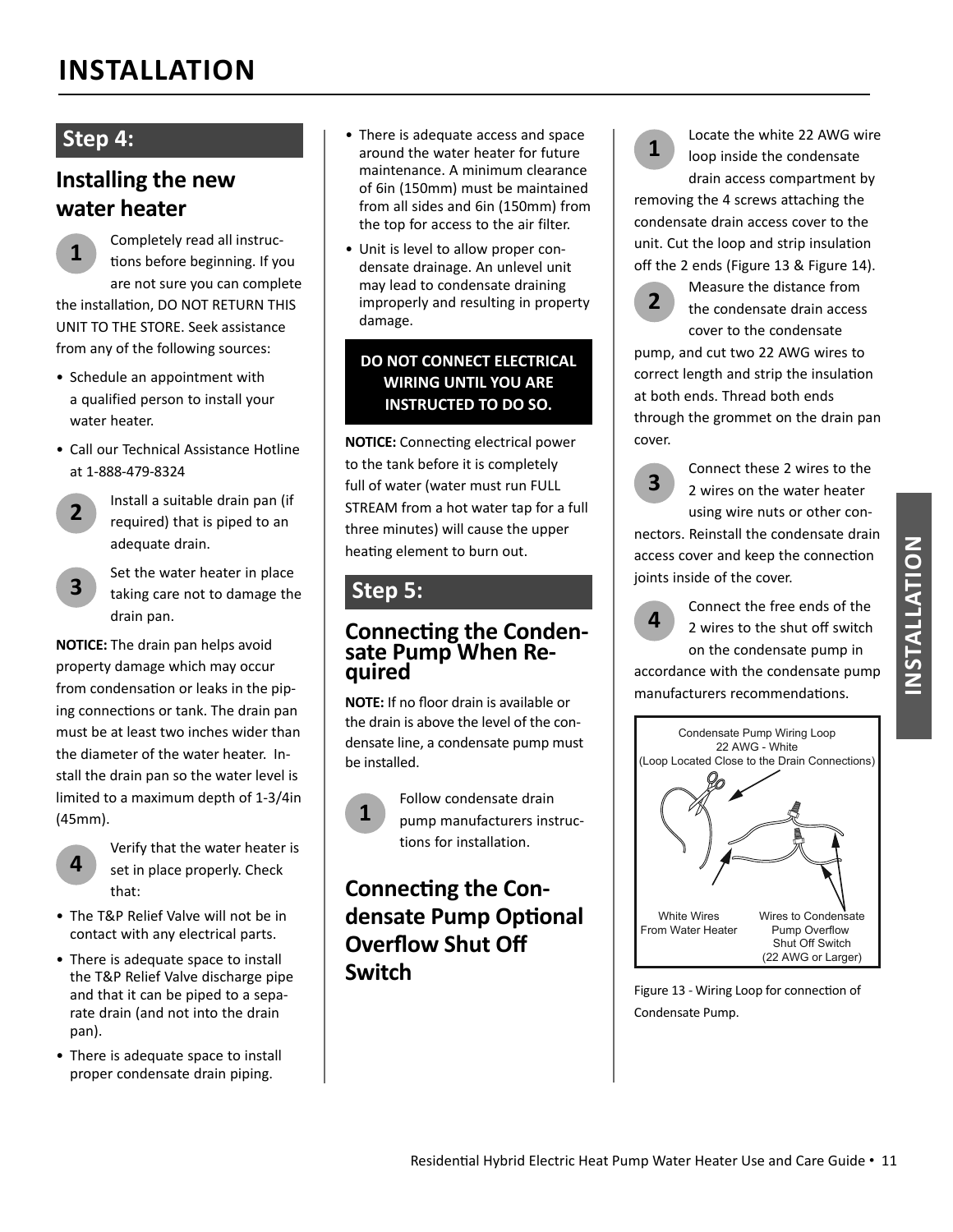

Figure 14 - Condensate Pump Wiring

#### **Step 6:**

### **Install Condensate Drain Lines:**

**NOTE:** When making condensation connections to the primary connection DO NOT overtighten! These connections should be HAND TIGHTENED ONLY. Overtightening could crack or damage the condensate drain pan.

- Plastic pipe or tubing must be used to connect the condensate drain to a suitable drain or condensate pump.
- Do not connect condensate drain lines with other drain or discharge lines into a single (common) pipe or line. Each line (condensate drain line, temperature and relief valve discharge pipe, etc.) should be independently run to an adequate drain.
- Slope the condensate drain lines toward the inside floor drain or condensate pump.
- The condensate drain lines and connections to the drain piping must comply with all local codes.
- Use appropriate fittings and primer to cement the condensate drains to the heat pump drain pan.

• If a condensate pump is installed, it should be wired to shut off the heat pump in the event the condensate pump fails or the float switch in the pump activates (see "Step 5:").

Using 3/4 in PVC piping, a<br>
90° elbow that is 3/4 in slip & 3/4 in NPT and an approved sealant (none supplied with unit), attach the elbow to the primary drain connection and insert the PVC pipe into the female end allowing enough length to access an adequate drain.

 $\sum_{\text{b} \text{lo}}$  Using  $1/2$ " ID rubber or flexible plastic tubing, slip one end over the secondary drain connection allowing enough length to access an adequate drain.

### **Step 7:**

### **Connect the Temperature and Pressure (T&P) Relief Valve/Pipe**

Most T&P Relief Valves are preinstalled at the factory. In some cases, they are shipped in the carton and must be installed in the opening marked and provided for this purpose and according to local codes.

 **WARNING! To avoid serious injury or death from explosion, install a T&P Relief Valve according to the following**   $in$ structions:

If your water heater does not have a factory installed T&P Relief Valve, install the new T&P Relief Valve that came with your water heater. Do not reuse an old T&P Relief Valve. Install a T&P Relief Valve discharge pipe according to local codes and the following guidelines:

**1** The discharge pipe should be at least 3/4in inside diameter and sloped for proper

drainage. Install it to allow complete drainage of both the T&P Relief Valve and the discharge pipe.



**2** The discharge pipe must<br>withstand 250°F (121°C) without distortion. Use only

copper or CPVC pipe. Most homes use copper water pipes, or crosslinked polyethylene (PEX) but some use CPVC. Use fittings appropriate for the type of pipe in your home. Do not use any other type of pipe, such as PVC, iron, flexible plastic pipe, or any type of hose.



Figure 15 - The T&P Relief Valve discharge pipe must be installed properly and piped to an adequate drain.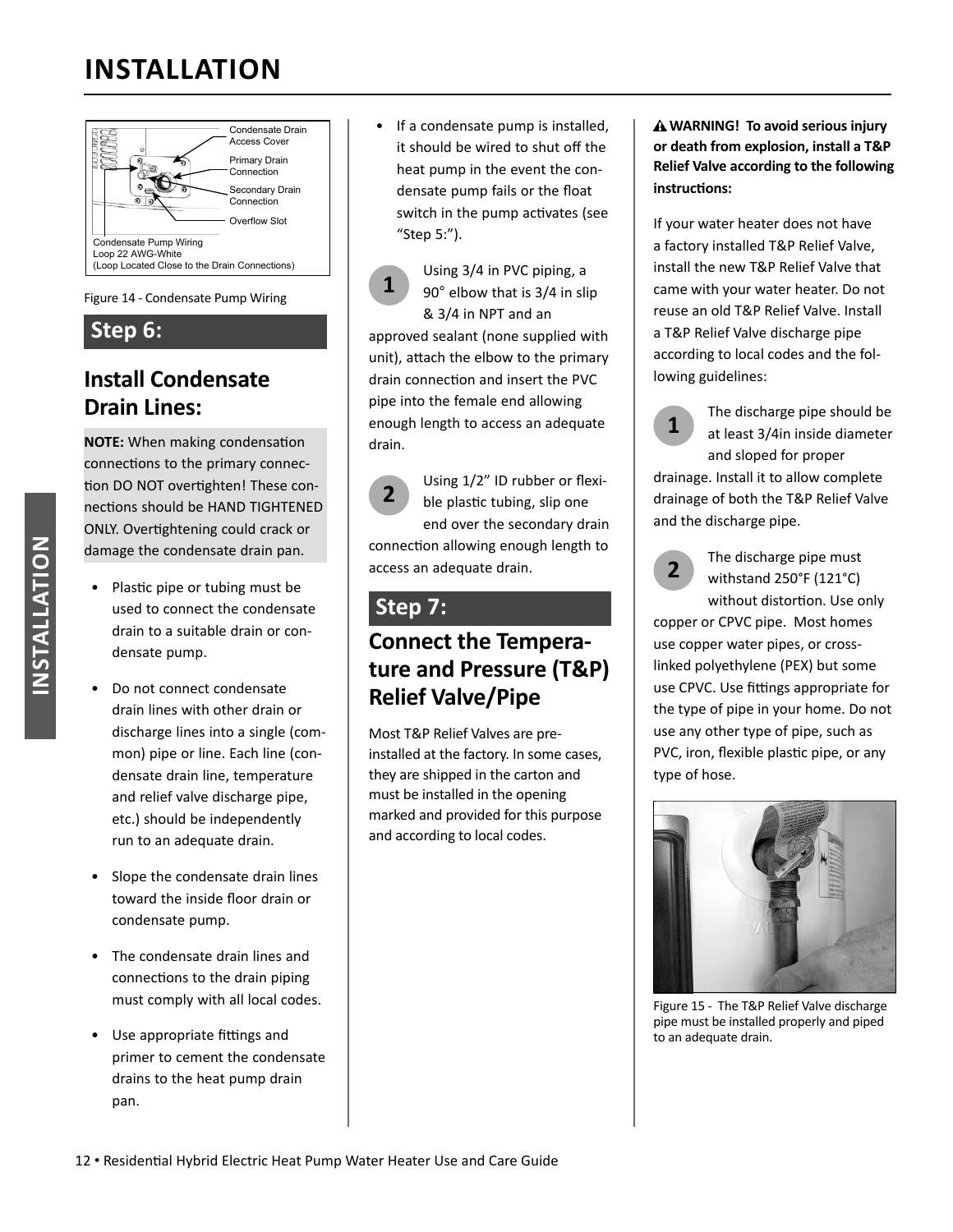

**3** Terminate the discharge pipe<br>a maximum of 12" (300mm) above a floor drain, sump or

other safe location. Do not drain the discharge pipe into the drain pan; instead pipe it separately to an adequate drain.



Figure 16 - The end of the T&P Relief Valve discharge pipe must stop no more than 12" (300mm) above a drain.



**4** Do not place any valve or other restriction between the tank and T&P Relief Valve. Do

not cap, block, plug, or insert any valve between the T&P Relief Valve and the end of the discharge pipe. Do not insert or install any reducer in the discharge pipe.

## **Step 8:**

### **Install shutoff and mixing valves**

**1** If one is not already installed, install a manual shutoff valve in the cold water line that supplies the water heater. Install the shutoff valve near the water heater so that it is readily accessible. Only use valves that are compatible with potable water. Use only full-flow ball or gate valves. Other types of valves may cause excessive restriction to the water flow.



Install a Thermostatic Mixing Valve. Consult the valve manufacturer's instructions or a qualified person.



Figure 17 - Install Thermostatic Mixing Valves where required.

 **WARNING! Even if the water heater's thermostat(s) are set to a relaƟ vely low temperature, hot water can scald. Install ThermostaƟ c Mixing Valves to reduce the risk of scalding.** 



For water heaters that are fed by a solar water heating

system (or any other pre-heating system), always install a Thermostatic Mixing Valve or other temperature limiting device in the inlet water supply line to limit water supply inlet temperature to 140°F (60°C). Solar water heating systems can supply water with temperatures exceeding 170°F ( 77°C) and may result in water heater malfunction. Such a malfunction is not covered under the water heater warranty.

 **WARNING! Hot water provided by solar heaƟ ng systems can cause severe burns instantly, resulting in severe injury or death (**page 4**).**

#### **Step 9:**

#### **Connect the water supply**

**1** Determine the type of water pipes in your home. Most homes use copper water pipes or cross-linked polyethylene (PEX) but some use CPVC. Use fittings appropriate for the type of pipe in your home. Do not use iron or PVC pipe – they are not suitable for potable water.



**2** Connect the cold water supply using 3/4in National Pipe

Thread "NPT" to the blue cold water connection near the bottom of the heater.

For ease of removing the water heater for service or replacement, connect the water pipes with a union. We recommend using a dielectric-type union (available at your local plumbing supplier). Dielectric unions can help prevent corrosion caused by tiny electric currents common in copper water pipes and can help extend the life of the water heater.

### **Recirculating Loop**

In order to optimize efficiency of this unit, it is not recommended for use with a recirculation loop. Using this in a recirculation loop may cause the unit to run excessively.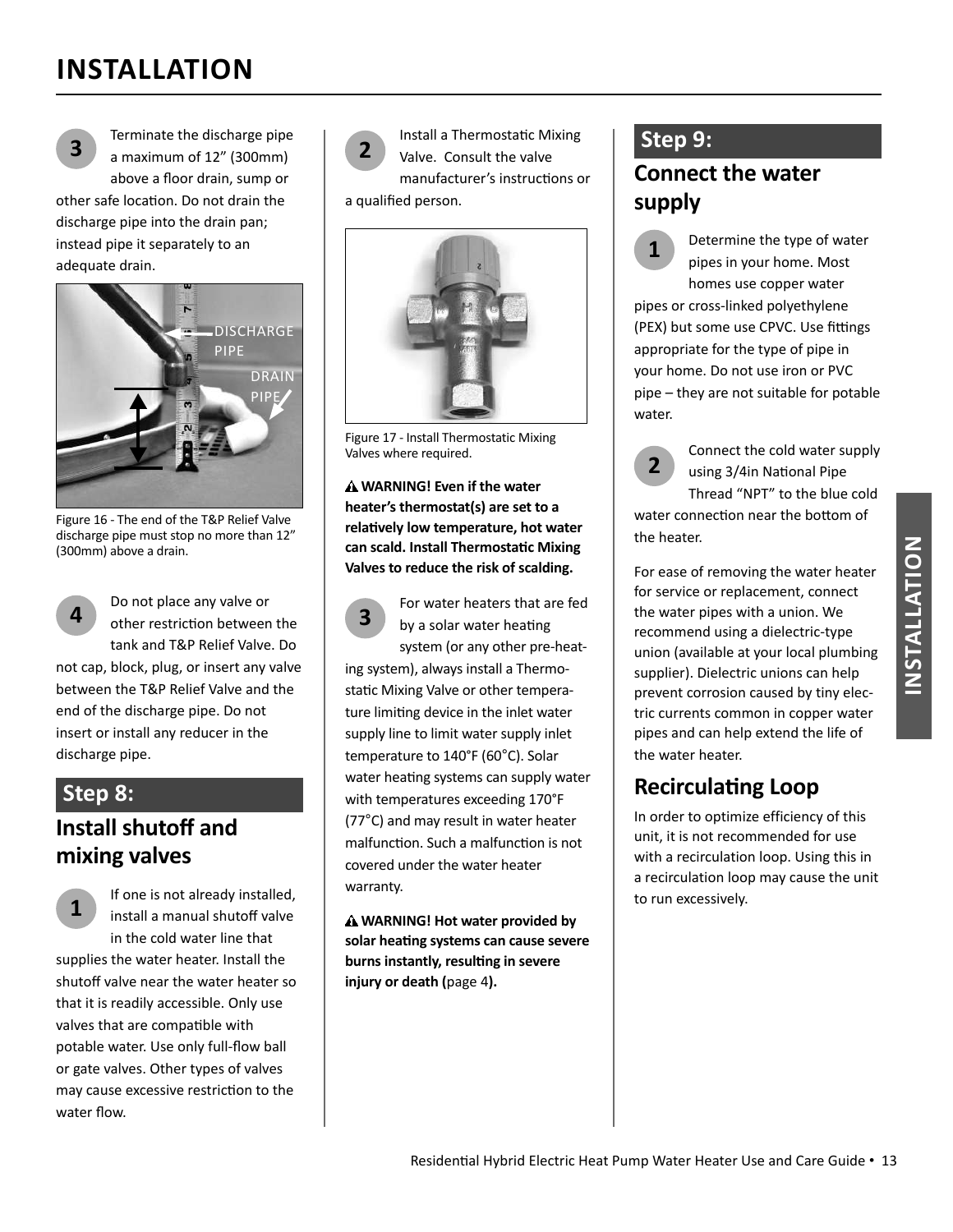#### **IF YOU HAVE COPPER PIPES:**

If your home has copper water pipes, you can solder the water pipe connections or use compression fittings which don't require soldering. Compression fittings are easier to install than soldering pipe. Check with local plumbing officials to determine what types of pipe materials are suitable for your location. Do not use lead-based solder.



**NOTICE:** Do not solder pipes while they are attached to the water heater. The water heater's inlet and outlet connections contain non-metallic parts which could be damaged. The proper way to connect the water heater to copper water pipes is as follows:

• Solder a short length of pipe (about a foot or so) to a threaded adapter using only lead-free solder. Attach the threaded adapters to the water heater's connections (using Teflon® tape or pipe joint compound). Connect the home's water pipes by soldering, keeping the connections at the water heater cool with wet rags.

**NOTE:** Do not over apply joint compound.

**NOTICE:** This water heater model contains an outlet connection (J-tube) that has an orientation mark that must line up with arrow (in a 12 o'clock position).



Connect the hot water supply using 3/4in NPT to the hot water outlet. Follow the same connection guidelines as for the cold

water supply. **4**

Install insulation on the water pipes. Insulating the hot water pipes can increase energy efficiency.



Double check to make sure the hot and cold water pipes are connected to the correct hot and cold water fittings on the



water heater.

**6** If needed, install Pressure<br> **6** Reducing Valve and install a Thermal Expansion Tank.



Figure 18 - A Pressure Reducing Valve is required if your home's water pressure is above 80 psi/550kPa.



Figure 19 - The Thermal Expansion Tank should be pressurized with air, to match the home's incoming water pressure.

#### **Step 10:**

### **Verify connections and completely fill tank**

To remove air from the tank and allow the tank to fill completely with water, follow these steps:

**1** Remove the aerator at the nearest hot water faucet. This allows any debris in the tank or plumbing system to be washed out.

**2** Turn the cold water supply back on.



Figure 20 - Fully open the cold water supply valve.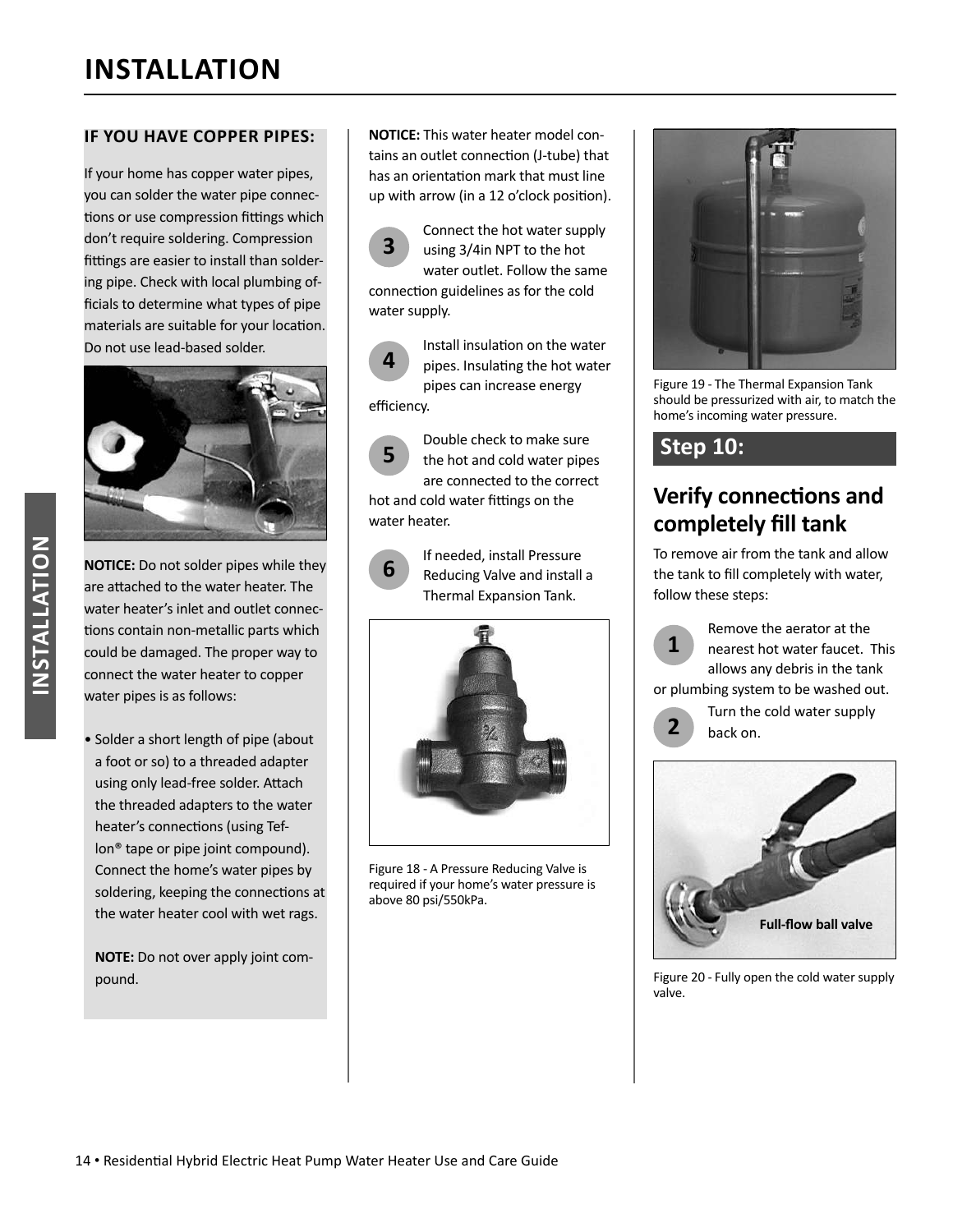

**4**

**5**

**6**

**3** Open a hot water faucet and allow the water to run until it flows with a full stream.

> **Let the water run full stream for three full minutes.**

Close the hot water faucet and replace the aerator.

Check inlet and outlet connections and water pipes for leaks. Dry all pipes so that any drips

or leaks will be apparent. Repair any leaks. Almost all leaks occur at connections and are not a tank leak.

### **Step 11:**

### **Make electrical connecƟ ons**

**WARNING! Working on an energized circuit can result in severe injury or death from electrical shock.**

**NOTICE:** Do not turn electrical power on unless you are sure all of the air is out of the tank and the tank is completely full of water. Although this water heater is equipped with "Dry Fire" protection, be certain all air is purged from the tank before making any electrical connections.



**1** Be sure the electrical power to the water heater is turned OFF at the circuit breaker panel (or

remove the circuit's fuses).

| ٠ |  |
|---|--|

**2** Using a non-contact circuit<br>
tester, check the wiring to make certain the power is OFF.



**3** This water heater requires a<br>240/208 VAC single phase 30 amp power supply, at 60Hz.

Check the water heater's data plate (see Figure 22) and ensure that the home's voltage, wiring size (ampacity) and circuit breaker rating and type are correct for this water heater. Refer to the wiring diagram located on the water heater for the correct electrical connections. Ensure that wire sizes. type, and connections comply with all applicable local codes. In the absence of local codes, the current edition of the Canadian Electric Code (CEC).







Figure 22 - The water heater's electrical requirements can be determined from the data plate.



Remove the cover on the electrical junction box on the side of the water heater.

**5** Install wiring in an approved<br> **5** conduit (if required by local codes). Use a UL listed or CSA approved strain relief to secure the

electrical wiring to the water heater.



**6** Connect the ground wire to the green ground screw. Connect the home's two

power wires to the water heater's two power wires. Use suitable wire nuts or other approved means to make the power connections.



**7** Replace the junction box cover and secure with the screw provided.

**WARNING! Be sure cover is secured**  to reduce the risk of fire and electric **shock.**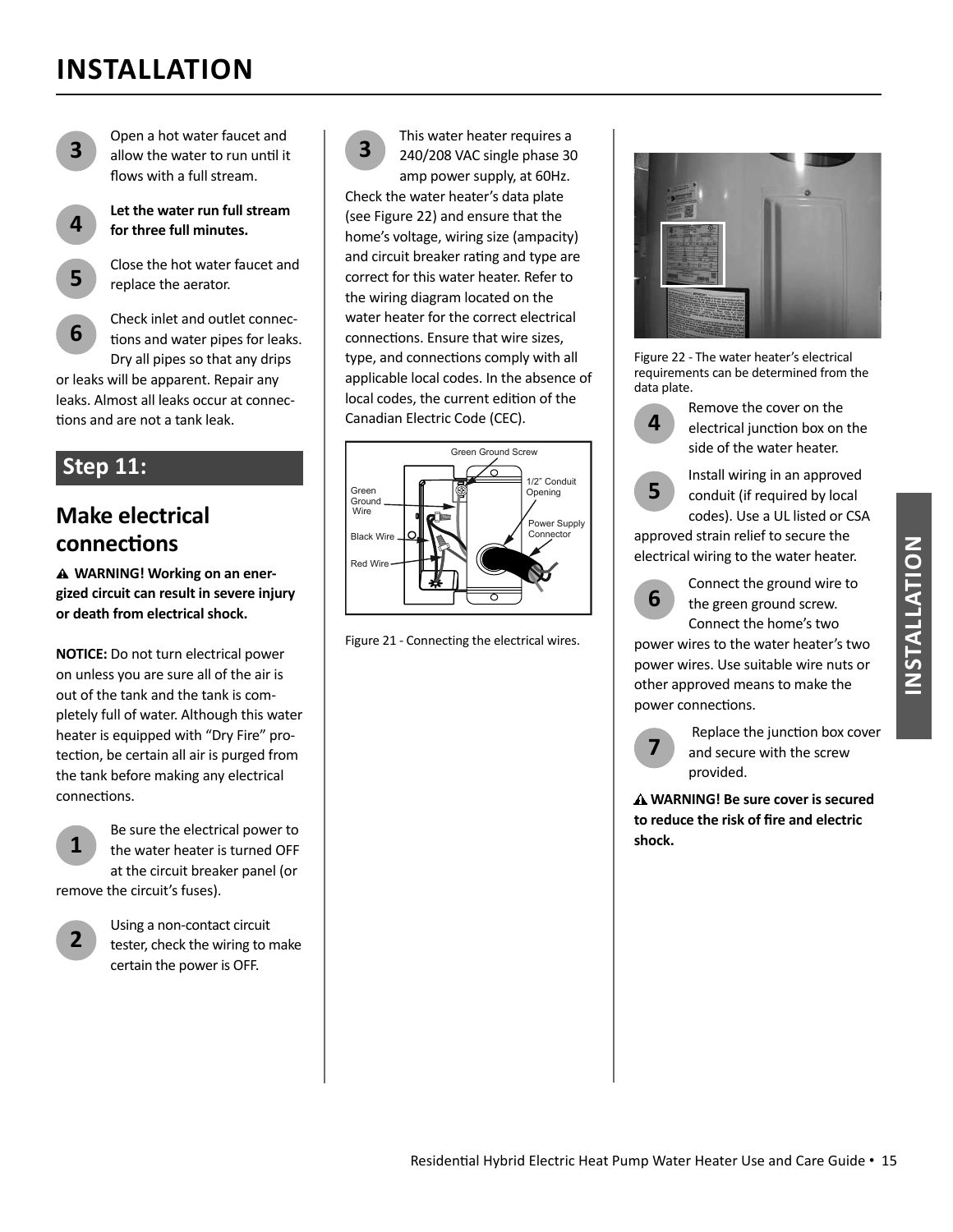### **OperaƟ on**

The water heater is now ready for normal operation. To keep your water heater working safely and efficiently and extend its life, perform maintenance as described in maintenance section beginning on page 28.

### **Start-up and Operation**

**NOTE:** The default operating mode is Hybrid, to select a different mode see "Operating Mode Descriptions" Section on page 17.

#### **PRIOR TO BEGINNING OPERATION**:

Air filter is factory installed with tabs oriented down for shipping. Please see maintenance section for instructions on removal, cleaning and replacing.

**2**

**INSTALLATION**

NSTALLATION

**1** Turn on electrical power to<br>**1** the water beater the water heater.

> Press the Mode/Enter button to set the operating mode. **NOTICE:** The water heater will

conduct a system diagnostic (approximately 8 minutes) prior to returning to operation.

**3** Once the diagnostic sequence<br>**3** has finished the fan should has finished, the fan should turn on. This typically takes 8

minutes, (the User Interface Module will display "-", "--", "---" repetitively during this period).

**NOTICE:** The heat pump's fan will not turn on if the incoming water temperature is less than 59°F/15°C and/or the ambient air temperature is above 120°F/49°C, or below 45°F/7 °C. Should the internal diagnostics detect a problem with the heat pump, an error code will be displayed.



Set the desired operational mode. For typical installations, the factory default mode,

Hybrid Mode offers the best combination of efficiency and hot water

delivery. For detailed descriptions of all operational modes see "Adjusting the User Interface Module/Operational Modes" section.

### **Step 12:**

### **Adjusting the Temperature**

With the installation steps completed, you may adjust the water heater's temperature setting if desired.



**1** The water heater's tempera-<br>ture setting has been factory set to approximately

 140°F/60°C . Higher tank temperatures (140° F/60°C) kill bacteria that cause a condition known as "smelly water" and can reduce the levels of bacteria that cause water-borne diseases.

#### **WARNING! Higher temperatures**  increase the risk of scalding.

A mixing valve must be installed where required.



Figure 23 - Adjust Thermostat Mixing Valves to 120°F/49°C or lower.

#### **To adjust the water heater's temperature setting:**

- The water temperature setting can be adjusted by using the Up and Down buttons  $\boxed{\frown}$  on the UIM (User Interface Module). Using the up or down buttons, cycle through the available temperature set points until the desired temperature is displayed. The temperature setting will blink on the display; press the Mode/Enter button to confirm the selection (see Figure 25).
- The available temperature set points can be cycled through quickly by pressing and holding the Up button.



**2** Please allow adequate time<br>**2** for the heater to provide hot water.

#### **A WARNING! If the Thermostatic Mixing Valves are not set properly (or not installed) you could scald yourself while checking the temperature.**

**3** Check water temperature at several points of use in your home (for example, bathtub

faucet, shower, or lavatory sink) and adjust the temperature as needed. If you aren't sure how to adjust the Thermostatic Mixing Valve settings, or aren't sure if you have Thermostatic Mixing Valves, contact a qualified person.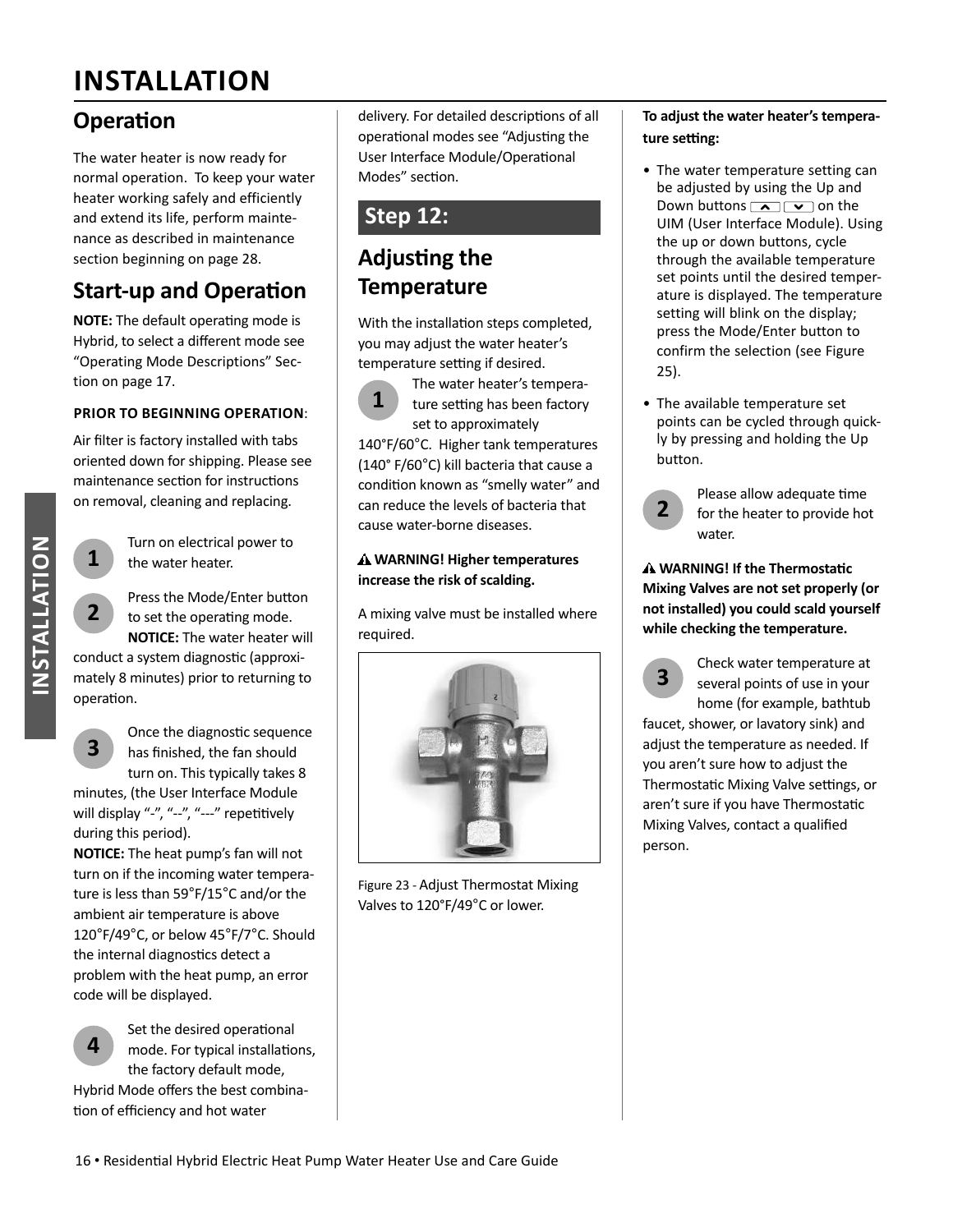#### **Post Installation Review**

**1**

Understand how to use the User Interface Module to set the various modes and

functions.

**2** Hybrid Mode is the recom-<br>mended Operating Mode. Understand the various Operating Modes and which mode

may be best, based on ambient temperature and hot water demands.



**3** Understand the importance of routine inspection/ maintenance of the condensate drain

pan and lines. This is to prevent any possible drain line blockage resulting in the condensate drain pan overflowing.

**NOTE:** If water is coming from the overflow slot of the condensate drain access cover, this indicated that both condensate drain lines may be blocked and immediate action is required.



Figure 24 - Condensate Drain Access Cover



**4** To maintain optimal opera-<br> **d** tion, check, remove and clean the air filter as needed.



The Installation Instructions and Use and Care Guide should be kept with the water

heater for reference.

### **Water Temperature Adjustment**

The water temperature can be adjusted from 95°F / 35°C to 140°F / 60°C. Use the Up and Down Buttons  $\boxed{\wedge}$   $\boxed{\vee}$  on the front panel to set the desired temperature (see Figure 25). The setting temperature will blink on the display, press Mode/ Enter button to confirm.

The water temperature can be adjusted quickly by pressing the "Temperature Up" button and holding for three seconds.

**NOTE:** Before attempting to adjust the thermostat, read the "Water Temperature Regulation" section. If the instructions are not clear, contact a qualified person.

**NOTE:** For increased water demand, switching (temporarily) to Hybrid Mode or Electric Mode will decrease the recovery/re-heat time. Be sure to switch back to the desired operational mode when finished.

### **Operating Mode DescripƟ ons**

The operating modes can be changed sequentially by pressing the Mode/ Enter button (Figure 25). The Operation Mode Indication Light will turn on when the relevant mode is selected.

This unit is equipped with technology that senses the hot water demand from the unit. While in Efficiency or Hybrid mode, during normal usage, the unit will operate the heat pump for maximum efficiency. In times that the water usage is above normal, this

unit has the ability to use one element (upper or lower) and the heat pump simultaneously to help improve recovery. This transition is seamless and will go unnoticed.

#### Efficiency Mode -

Provides the highest efficiency and lowest cost operation by using only the heat pump for heating. Recovery time and efficiency will vary with ambient temperature and relative humidity. Efficiency will be greatest, and recovery quickest, when both are high. At lower temperatures and relative humidity levels, efficiency will be lower and recovery will take longer. Heat pump operation is allowed between 45°F / 7°C to 120°F / 49°C ambient temperature. At ambient temperatures lower than 45°F / 7°C and greater than 120°F / 49°C, the heat pump will not operate. Similarly, if the water temperature in the tank is less than 59°F / 15°C, the heat pump will not operate. The unit will operate in electric mode until ambient and water temperatures return to the safe operating range of the heat pump.

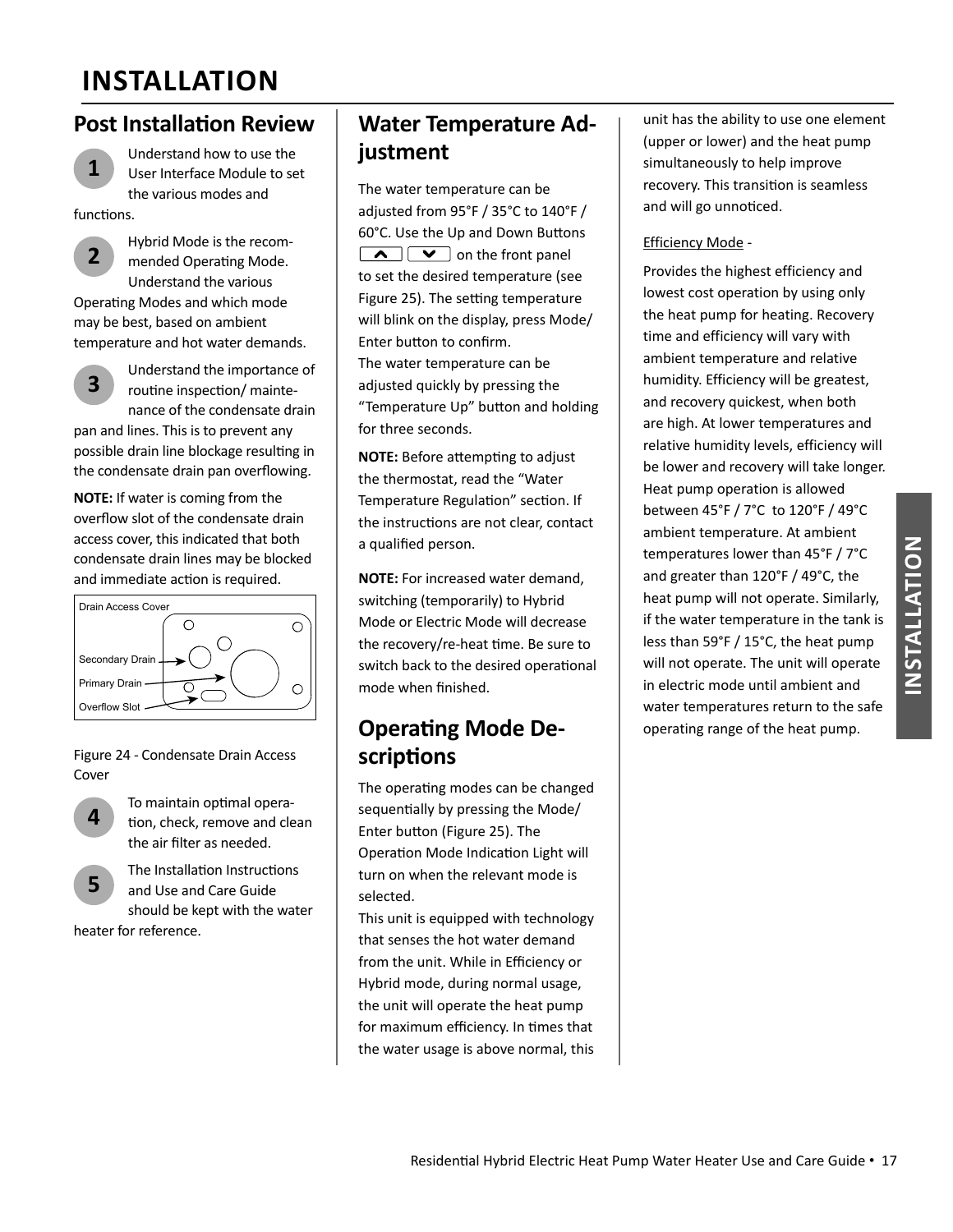#### Hybrid Mode -

This is the default, recommended setting, combining high energy efficiency with reduced recovery time. This mode uses the heat pump as the primary heating source. The heating element will heat water if demand exceeds a predetermined level so that the set point temperature can be recovered more quickly.

#### Electric Mode -

The water heater functions as a conventional electric unit, relying on only the elements for heat. This mode may be useful in periods of increased hot water demands. Electric Mode will remain for 48 hours before reverting back to default mode setting.

#### Vacation Mode -

The controller will not allow the temperature to drop below 60°F/15°C while in Vacation setting. This mode is recommended when the water heater is not in use for a long period of time, to minimize energy consumption and prevent the water heater from freezing during cold conditions.

**A CAUTION! Hydrogen gas builds up in a hot water system when it is not used for a long period (two weeks or more). Hydrogen gas is extremely**  flammable. If the hot water system **has not been used for two weeks or more, open a hot water faucet for several minutes at the kitchen sink before using any electrical appliances connected to the hot water system. Do not smoke or have an open flame or other igniƟ on source near the faucet while it is open.** 

**NOTE:** When Vacation Mode is selected, the vacation timer will be displayed. Press the Up and Down button to modify the timer to desired number of vacation days (setting range: 1 to 99 days). The vacation timer will blink on the display; press the Mode/Enter button to confirm the vacation timer. To deactivate Vacation Mode, press the Mode/Enter button to switch to the desired mode.

**NOTE:** Do not shut off power to the unit for extended periods of time. If power must be turned off for an extended period of time, drain the tank completely.

### **Other Controls**

°F/°C Switch - Press "Temperature Down" button and hold for 3 seconds to switch temperature unit between Fahrenheit and Celsius

Power Saver Enable/Disable:

- Press "Mode/Enter" button and hold for 3 seconds. The power saver feature will be activated and the display will show "P.S." (not to be mistaken with P5), and the setting temperature alternatively. This feature allows the unit to be managed by grid or other utility based load management programs.
- To deactivate the power saver, press "Mode/Enter" button and hold for 3 seconds.

Heat pump defrosting indication:

• There will be frost accumulating on the evaporator when the heat pump is operated under low ambient temperatures. The controller will order the unit to enter into defrosting cycle to optimize the heat pump operation performance. During the defrosting period, the user interface module will display "ICE" as an indication.

Out of heat pump operation range:

The user interface module will display "HPO" as an indication that the ambient and/or water temperature condition is out of the heat pump operation range.

**NOTE:** The display will go into "Sleep Mode" for energy saving if there is no operation on any button for 15 minutes. All the display and lights will be turned off except for the "Operational Mode Indication Light", which will remain illuminated while the unit is powered on. The unit can be awakened by pressing any button.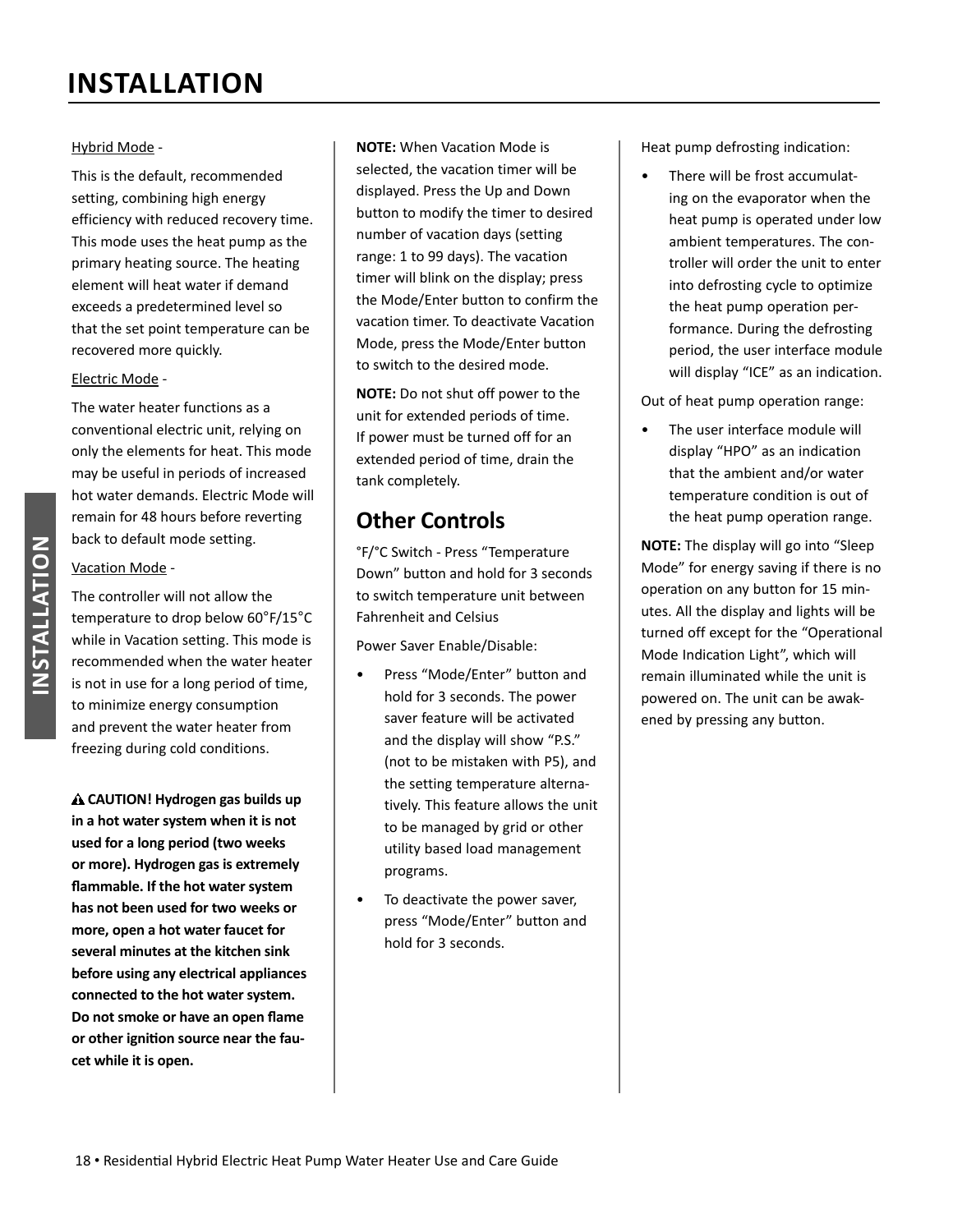

Figure 25 - User Interface Module (UIM) Display



**Figure 26 - Completed Water System Piping**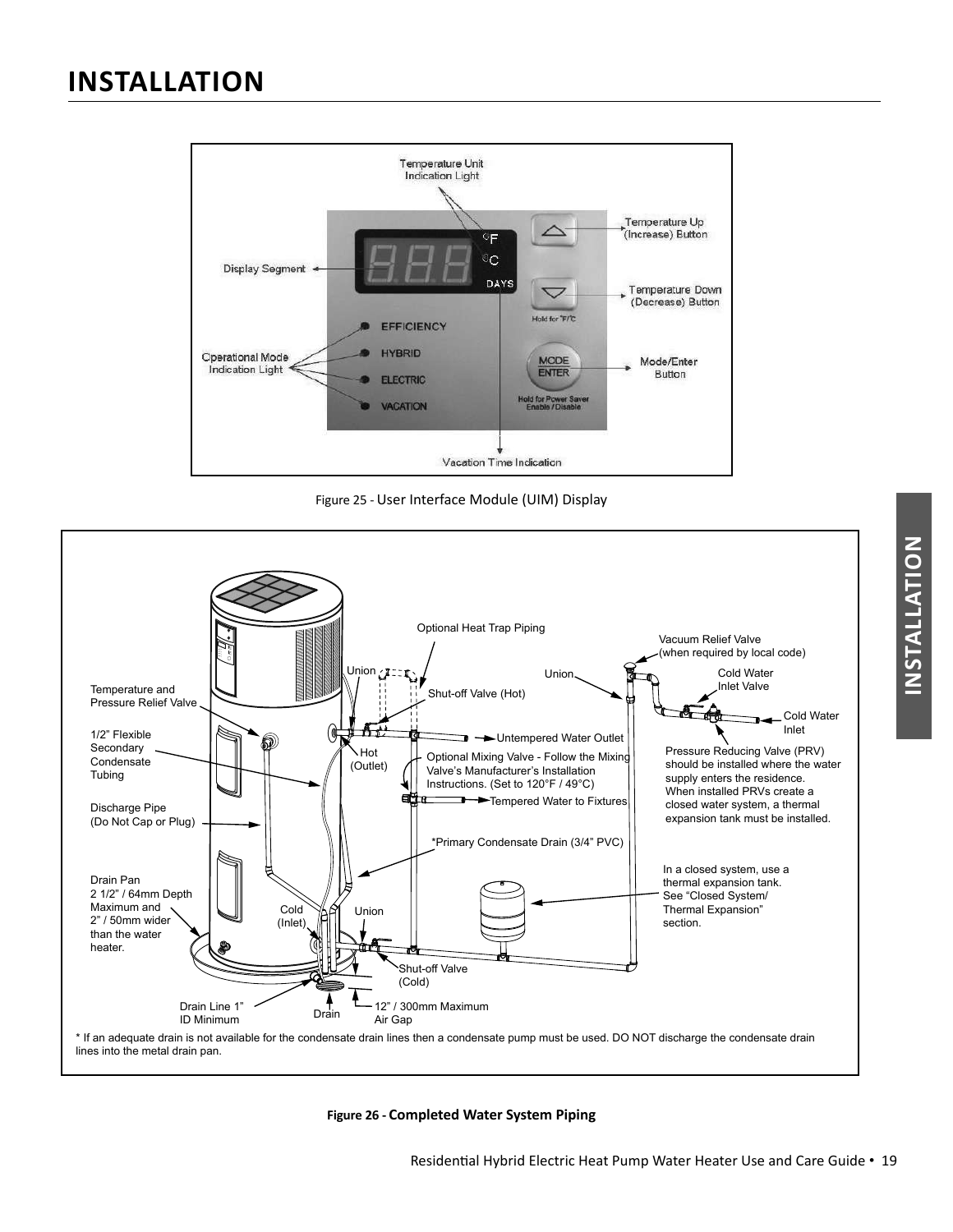## **DIAGNOSTIC CODES**

|                               | <b>DISPLAY SHOWS</b> | <b>INDICATES</b>                                                                                       | <b>CORRECTIVE ACTION</b>                                                                                                                                                                                                                                                                                                                      |  |
|-------------------------------|----------------------|--------------------------------------------------------------------------------------------------------|-----------------------------------------------------------------------------------------------------------------------------------------------------------------------------------------------------------------------------------------------------------------------------------------------------------------------------------------------|--|
|                               | $"$ -","--","---"    | Unit is doing a system<br>diagnostic.                                                                  | Normal operation--no action                                                                                                                                                                                                                                                                                                                   |  |
|                               | <b>ICE</b>           | Heat pump is in defrosting<br>cycle.                                                                   |                                                                                                                                                                                                                                                                                                                                               |  |
|                               | <b>HPO</b>           | Ambient temperature<br>45°F-120°F (7.2°C-49°C), average<br>tank temperature of 59°F (15°C)<br>or less. |                                                                                                                                                                                                                                                                                                                                               |  |
|                               | <b>EUC</b>           | Upper element is not<br>functioning                                                                    | Turn off power at the circuit breaker/fuse box and<br>1.<br>check for a loose connection at the element. For access<br>directions see "Replacing the Heating Element" Section<br>on page 29. If error persists proceed to the next step.<br>Replace non-functioning element. See "Replacing the<br>2.<br>Heating Element" Section on page 29. |  |
|                               | <b>ELC</b>           | Lower element is not<br>functioning                                                                    | Turn off power at the circuit breaker/fuse box and<br>1.<br>check for a loose connection at the element. For access<br>directions see "Replacing the Heating Element" Section<br>on page 29. If error persists proceed to the next step.<br>Replace non-functioning element. See "Replacing the<br>2.<br>Heating Element" Section on page 29. |  |
|                               | <b>SF</b>            | The air filter is dirty.                                                                               | 1.<br>Turn off power at the circuit breaker/fuse box.<br>Clean the air filter. See "Air Filter Maintenance" Section<br>2.<br>on page 32.                                                                                                                                                                                                      |  |
|                               | <b>ECF</b>           | The heat pump compressor is<br>starting/stopping frequently.                                           | Turn off power at the circuit breaker/fuse box.<br>1.<br>Clean the air filter. See "Air Filter Maintenance" Section<br>2.<br>on page 32.<br>If error persist, please contact a qualified person to<br>3.<br>check the fan wire connection.                                                                                                    |  |
|                               | <b>E20 or E21</b>    | Upper Temperature Sensor is<br>not functioning.                                                        |                                                                                                                                                                                                                                                                                                                                               |  |
| <b>UNE</b>                    | E30 or E31           | Lower Temperature Sensor is not<br>functioning.                                                        |                                                                                                                                                                                                                                                                                                                                               |  |
| O                             | <b>E50 or E51</b>    | <b>Heat Pump Suction Temperature</b><br>Sensor is not functioning.                                     | Contact a qualified person to service the unit.                                                                                                                                                                                                                                                                                               |  |
| $\bullet$<br>Ŧ                | <b>E10 or E11</b>    | Heat Pump Coil Temperature<br>Sensor is not functioning.                                               |                                                                                                                                                                                                                                                                                                                                               |  |
| $\mathbf{v}$<br><u>ш</u><br>┙ | E40 or E41           | Heat Pump Discharge<br>Temperature Sensor is not<br>functioning.                                       |                                                                                                                                                                                                                                                                                                                                               |  |
| <b>OUBI</b><br>$\alpha$       | Edr                  | Not enough water in the tank<br>(tank not full). This is also<br>referred to as "Dry Fire".            | Refer to "Verify connections and completely fill tank" Section<br>on page 14 Open all hot water taps in home and run until<br>water (uninterrupted) flows from all open hot water taps.                                                                                                                                                       |  |

**NOTE:** The diagnostic codes listed above are the most common. If a diagnostic code not listed above is displayed, contact Residential Technical Assistance referencing the number on the front of this manual.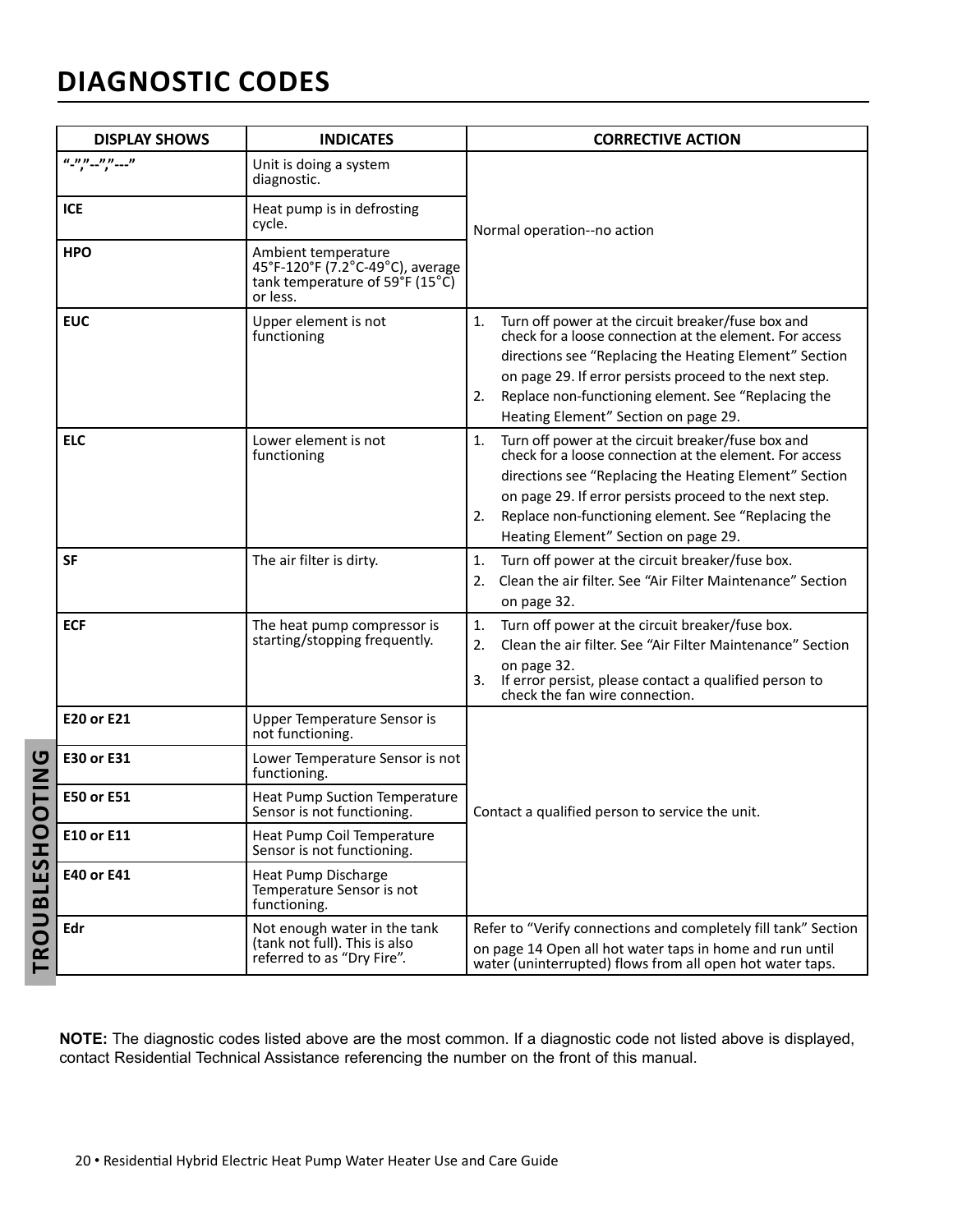## **DIAGNOSTIC CODES**

| <b>DISPLAY SHOWS</b>                                         | <b>INDICATES</b>                                | <b>CORRECTIVE ACTION</b>                                                                                                                                                                                                                                                                                                                                                                                                                                                                                                                       |  |
|--------------------------------------------------------------|-------------------------------------------------|------------------------------------------------------------------------------------------------------------------------------------------------------------------------------------------------------------------------------------------------------------------------------------------------------------------------------------------------------------------------------------------------------------------------------------------------------------------------------------------------------------------------------------------------|--|
| <b>EPL</b>                                                   | Power supply voltage is too low.                | Check the power supply to the unit and make sure it is higher<br>than 187V. For further information refer to "Step 11:".                                                                                                                                                                                                                                                                                                                                                                                                                       |  |
| <b>EDH</b>                                                   | Heat Pump Discharge<br>Temperature is too high. | Contact a qualified technician to service the unit.                                                                                                                                                                                                                                                                                                                                                                                                                                                                                            |  |
| <b>EoF</b><br>(If Accessory Condensate<br>Pump is installed) | Condensate pump failure.                        | Check to see if accessory condensate pump is plugged in<br>$\mathbf{1}$ .<br>and has power. Also check circuit breaker/fuse box and<br>GFCI (if used). If error persists, proceed to the next step.<br>Check condensate pump outlet tube for blockage. If<br>2.<br>error persists, proceed to the next step.<br>Check control wire connections to condensate pump. If<br>3.<br>error persists, proceed to the next step.<br>Replace accessory condensate pump. If error persists,<br>4.<br>contact a qualified technician to service the unit. |  |
| <b>ECL</b>                                                   | Heat pump suction pressure is<br>too low.       |                                                                                                                                                                                                                                                                                                                                                                                                                                                                                                                                                |  |
| EEE                                                          | <b>EEPROM</b> failure                           |                                                                                                                                                                                                                                                                                                                                                                                                                                                                                                                                                |  |
| <b>ECC</b>                                                   | Heat pump compressor is not<br>functioning.     | Contact a qualified technician to service the unit                                                                                                                                                                                                                                                                                                                                                                                                                                                                                             |  |
| <b>ECE</b>                                                   | Power supply error.                             |                                                                                                                                                                                                                                                                                                                                                                                                                                                                                                                                                |  |

**NOTE:** The diagnostic codes listed above are the most common. If a diagnostic code not listed above is displayed, contact Residential Technical Assistance referencing the number on the front of this manual.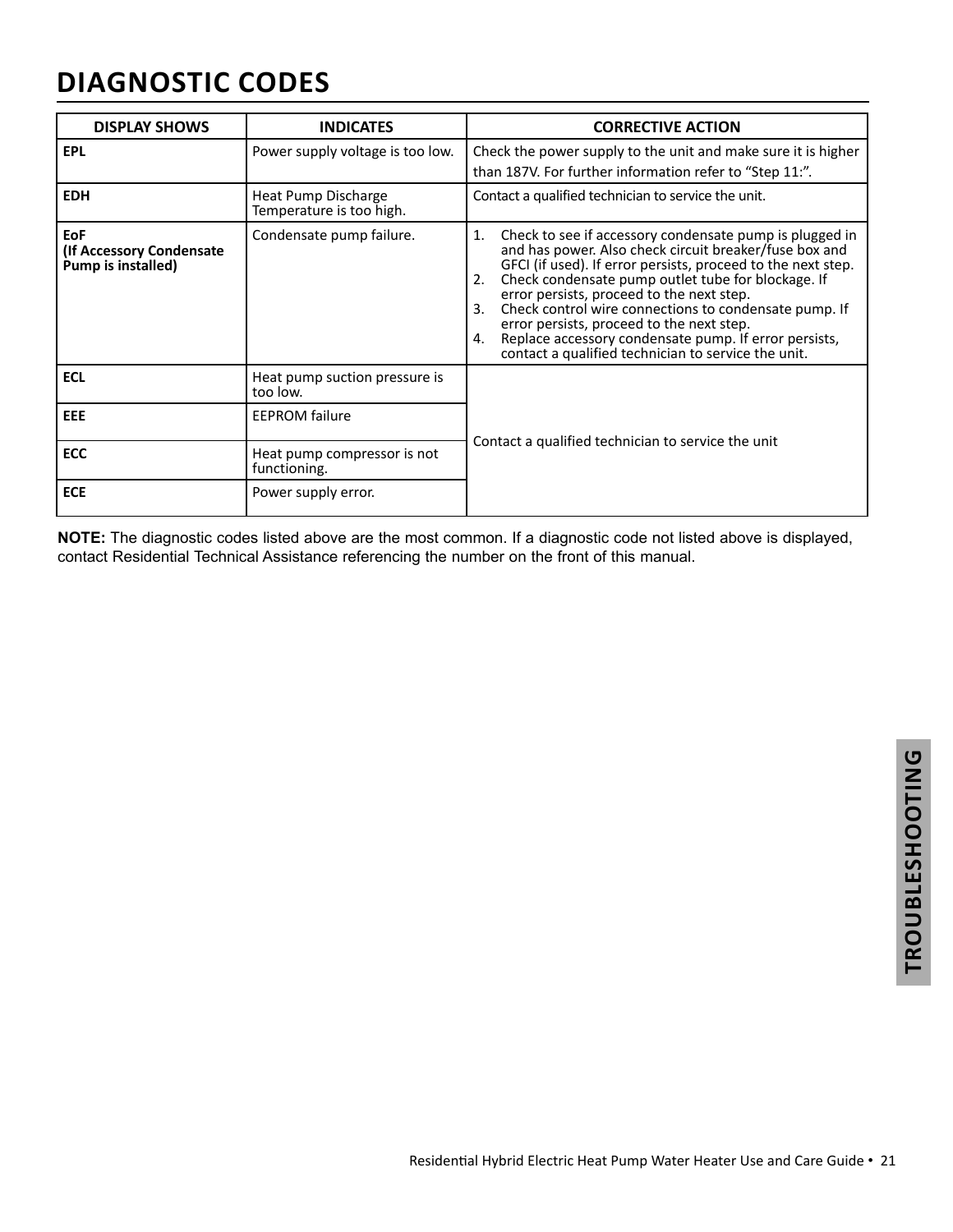## **TROUBLESHOOTING CHART**

|                                                                    | <b>PROBLEM</b>                                               | <b>POSSIBLE CAUSE(S)</b>                                                                                                                                                                                                                                                                                                                                                                                                                                                                        | <b>CORRECTIVE ACTION</b>                                                                                                                                                                                                                                                                                                                                                                                                                                                                                                                                                                                                                                                                                                                                                                  |  |
|--------------------------------------------------------------------|--------------------------------------------------------------|-------------------------------------------------------------------------------------------------------------------------------------------------------------------------------------------------------------------------------------------------------------------------------------------------------------------------------------------------------------------------------------------------------------------------------------------------------------------------------------------------|-------------------------------------------------------------------------------------------------------------------------------------------------------------------------------------------------------------------------------------------------------------------------------------------------------------------------------------------------------------------------------------------------------------------------------------------------------------------------------------------------------------------------------------------------------------------------------------------------------------------------------------------------------------------------------------------------------------------------------------------------------------------------------------------|--|
|                                                                    | "No Hot Water" on page 24<br>"Insufficient Hot Water or Slow | 1.<br>No power to the water heater (No<br>lights on the unit are on).<br>2.<br>Unit in Vacation mode<br>3.<br>ECO open<br>4.<br>Hot water usage pattern exceeds the<br>capability of the water heater in cur-<br>rent mode<br>Non-functioning upper temperature<br>5.<br>sensor<br>Faulty thermostatic mixing valve.<br>6.<br>Leak in plumbing system<br>7.<br>1.<br>Temperature set-point too low                                                                                              | Check for blown fuse or tripped breaker.<br>$\bullet$<br>Restore power to unit.<br>Press Mode/Enter button and return to<br>$\bullet$<br>desired operating mode (page 17).<br>Reset the Energy Cut Off (ECO) switch; see<br>$\bullet$<br>"To check the Energy Cut Off (ECO)" on page<br>25<br>Change to different mode or modify usage<br>$\bullet$<br>patterns (page 17).<br>Contact a qualified person for service.<br>$\bullet$<br>Check hot water at other faucets.<br>$\bullet$<br>Check hot water side of home's plumbing<br>$\bullet$<br>system for leaks.<br>Increase set point temperature; see<br>$\bullet$                                                                                                                                                                     |  |
|                                                                    | Hot Water Recovery" on page<br>26                            | Air filter dirty<br>2.<br>3.<br>Hot water usage pattern exceeds the<br>capability of the water heater in cur-<br>rent mode<br>Water connections to unit reversed<br>4.<br>5.<br>Heat lost through long run of exposed<br>pipe<br>Hot water leak at faucet or piping<br>6.<br>Non-functioning heating element<br>7.<br>Sediment or scale build up in tank<br>8.<br>9.<br>Incorrectly installed outlet j-tube.<br>10. Thermostatic mixing valve faulty/set<br>too low.<br>11. Low supply voltage. | "Adjusting the<br>Temperature" on page 16.<br>Clean air filter (page 32).<br>$\bullet$<br>Change to different mode or modify usage<br>$\bullet$<br>patterns (For example if in Efficiency Mode<br>switch to Hybrid Mode, page 17).<br>Ensure the cold connection is at the bottom<br>$\bullet$<br>and that the hot connection is at the top.<br>Insulate exposed piping<br>$\bullet$<br>Repair hot water leaks<br>Call qualified person for service<br>$\bullet$<br>Drain and flush tank. Water conditioning<br>$\bullet$<br>may be necessary to minimize build up<br>(page 28).<br>Check orientation of alignment mark with<br>$\bullet$<br>arrow, re-install if necessary.<br>Check hot water at other faucets.<br>$\bullet$<br>Contact utility company to verify voltage.<br>$\bullet$ |  |
| U<br>Z<br>I                                                        | "Temperature Too High" on page<br>26                         | 1.<br>Non functioning thermostat.<br>Grounded/shorted heating element.<br>2.<br>Thermostatic mixing valve faulty.<br>3.                                                                                                                                                                                                                                                                                                                                                                         | $\bullet$<br>Replace ECO (page 30).<br>Replace heating element (page 29).<br>Check hot water at other faucets.<br>$\bullet$<br>$\bullet$                                                                                                                                                                                                                                                                                                                                                                                                                                                                                                                                                                                                                                                  |  |
|                                                                    | "Low Water Pressure" on page<br>26                           | 1. Partially closed supply valve                                                                                                                                                                                                                                                                                                                                                                                                                                                                | Open supply valve completely.                                                                                                                                                                                                                                                                                                                                                                                                                                                                                                                                                                                                                                                                                                                                                             |  |
| <b>LESHOO</b><br>$\mathbf{\Omega}$<br>$\Box$<br>$\mathbf{O}$<br>TR | "Water Odour" on page 25                                     | A concentration of sulfate in the sup-<br>1.<br>ply water<br>Little or no dissolved oxygen in the<br>2.<br>water<br>A sulfate reducing bacteria which has<br>3.<br>accumulated within the water heater<br>(this harmless bacteria is nontoxic to<br>humans).<br>4. An excess of active hydrogen in the<br>tank. This is caused by the corrosion-<br>protective action of the anode.                                                                                                             | Contact qualified person for replacement of<br>anode.                                                                                                                                                                                                                                                                                                                                                                                                                                                                                                                                                                                                                                                                                                                                     |  |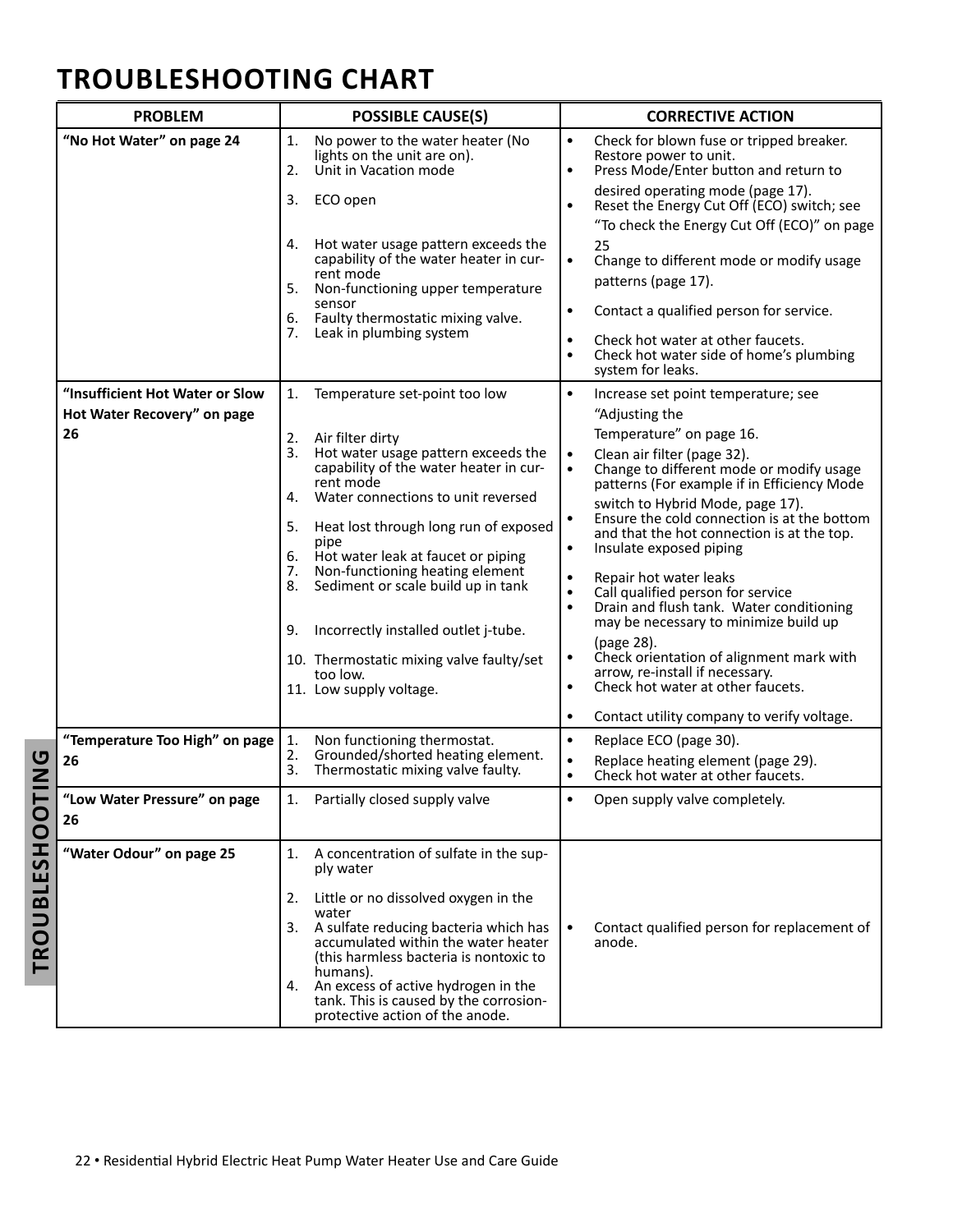## **TROUBLESHOOTING CHART**

| <b>PROBLEM</b>                                             | <b>POSSIBLE CAUSE(S)</b>                                                                                                                                   | <b>CORRECTIVE ACTION</b>                                                                                                                                        |
|------------------------------------------------------------|------------------------------------------------------------------------------------------------------------------------------------------------------------|-----------------------------------------------------------------------------------------------------------------------------------------------------------------|
| "Water Heater Sounds" on page<br>26                        | Normal expansion and contraction of<br>1.<br>metal parts during periods of heat-up<br>and cool-down.<br>Sediment buildup on or around the<br>2.            | No action required.<br>Drain and flush the tank as directed under                                                                                               |
|                                                            | elements.                                                                                                                                                  | the "Draining and Flushing" section (page                                                                                                                       |
|                                                            | 3.<br>The heat pump compressor or fan<br>running.                                                                                                          | $28$ ).<br>No action required.                                                                                                                                  |
| "Drips from T&P Relief Valve<br>Discharge Pipe" on page 25 | Excessive water pressure<br>1.                                                                                                                             | Check water supply inlet pressure. If higher<br>1.<br>than 80 PSIG, install a pressure reducing<br>valve.<br>See "Water Pressure Increase Caused by Ther-<br>2. |
|                                                            | Add or service a thermal expansion<br>2.<br>tank.<br>3.<br>Non-functioning Temperature &<br><b>Pressure Relief Valve</b><br>Debris under valve seat.<br>4. | mal Expansion" section (page 7).<br>Replace the Temperature & Pressure Relief<br>3.<br>Valve<br>See "Drips from T&P Relief Valve Discharge<br>4.                |
|                                                            |                                                                                                                                                            | Pipe" on page 25).                                                                                                                                              |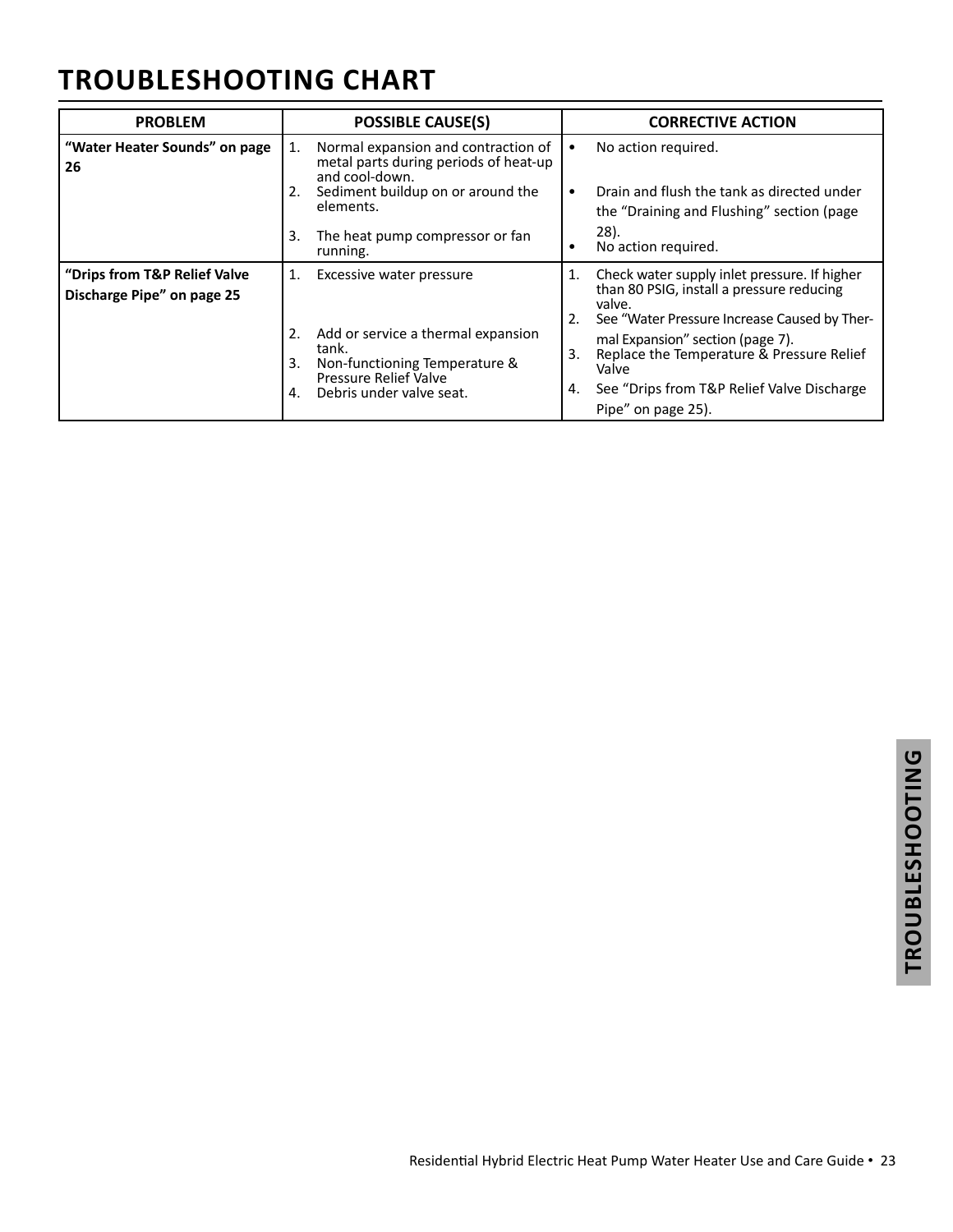## **TROUBLESHOOTING**

 **WARNING! Working near an energized circuit can result in severe injury or death from electrical shock.**

**A WARNING! When you are finished, be sure all covers are secured to re**duce the risk of fire and electric shock.

#### **No Hot Water**

The most likely reasons for an electric water heater to produce NO hot water are:

- No electric power a common problem with new installations
- Tripped ECO (Energy Cut Off)
- The water heater's inlet and outlet connections are reversed (usually only in new installations)
- A leak in the hot water side of the plumbing system that exceeds the water heater's heating capacity and makes it appear that the water heater is producing little to no hot water

Follow these steps to diagnose and correct common electrical problems:

**TROUBLESHOOTING**

**TROUBLESHOOTING** 

**1 Check the electrical power to 1 the water heater.** No bot **the water heater.** No hot water is often caused by a problem with the homes electrical wiring or circuit breakers. You'll need a non-contact circuit tester. Follow these guidelines:

- Locate the water heater's circuit breaker and turn it off (or remove the circuit's fuses).
- Locate the electrical junction box on the side of the water heater and remove the cover.
- Identify the two power wires. The power wires are usually black/black or black/red-the green or copper wire is the ground wire.



Figure 27 - Use a non-contact circuit tester to check for electrical power.

- Turn the circuit breaker back on (or install the fuses) and check the power on both incoming power wires using a non-contact circuit tester.
- Turn the power off and replace the cover on the electrical junction box.

If the water heater is not getting power, contact a qualified person to have your homes wiring or circuit breakers checked.

**2 Check the upper heating**<br> **element.** If the water heater is getting electrical power, check to see if the upper heating element is burned out. If the upper element is burned out, you'll have no hot water. To check the upper element, you'll need a multimeter capable of reading resistance.

- Turn the power OFF at the circuit breaker or remove fuses.
- Remove the upper access panel.
- Move the insulation to the side to access the ECO and heating element.



**3 Check the top two screws of the ECO using a non-contact circuit tester and confirm that power is off (screw terminals 1 and 3 in** Figure 29**).**

• With the electrical power off, remove the two power wires from the upper heating element.



Figure 28 - Use a multi meter to check the resistance of the upper heating element.

**4**

#### **Check the resistance of the upper heaƟ ng element using a multimeter.** Measure the

resistance between the two screw terminals on the upper heating element. A good element will have a resistance ranging between 5 and 25 Ohms. If the resistance is:

**Outside this range.** Replace the element (see the "Routine Maintenance" on page 28). On a new water heater, a burned out element is almost always caused by turning the power on before the tank was completely full of water (Dry Fire).

**Within this range.** Reattach the power wires, making sure the wires are in good condition and the connections are clean and tight. Next check the following: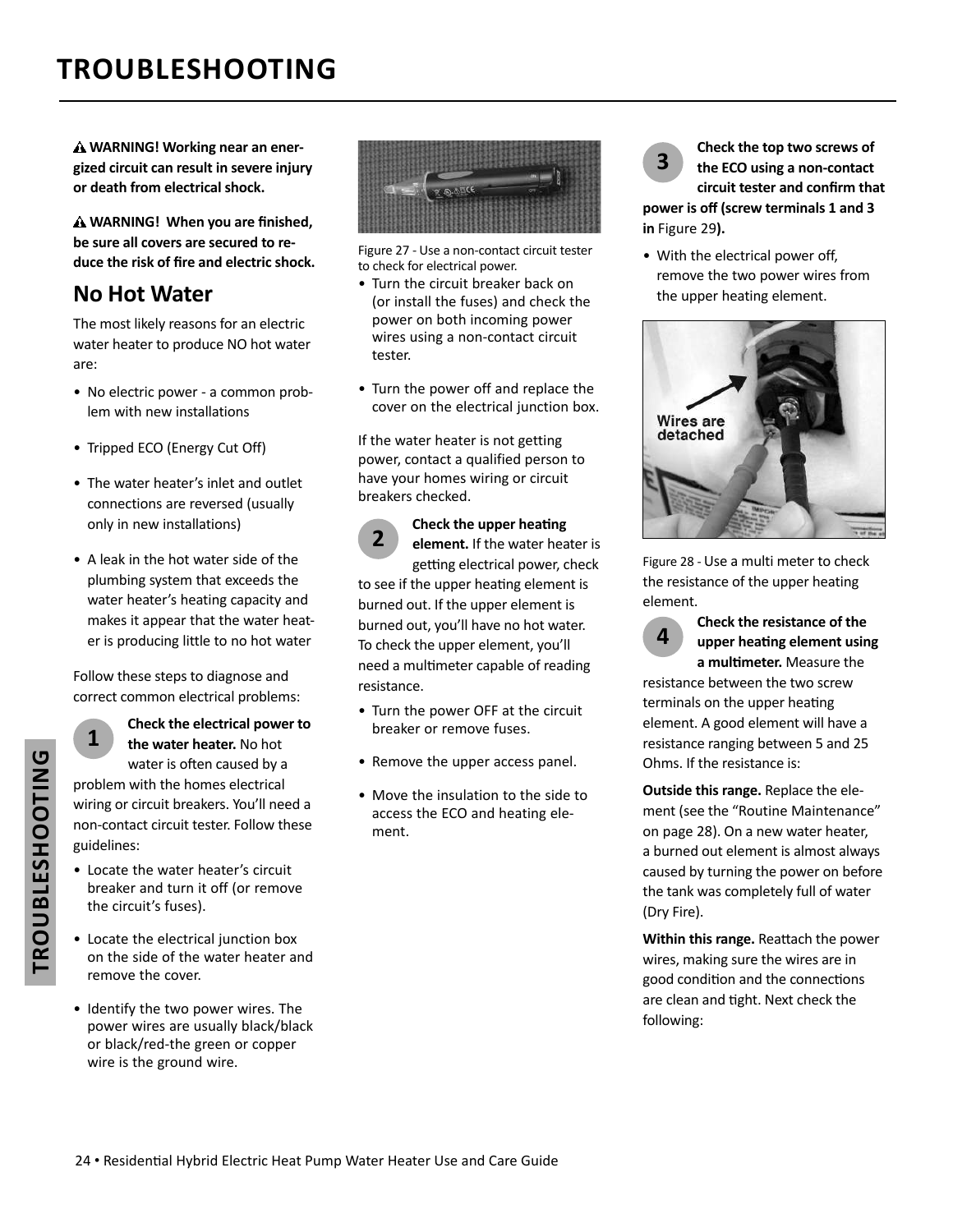## **TROUBLESHOOTING**

**5 Check/Reset Energy Cut Off ECO Button.** 



Figure 29 - Energy Cut Off (ECO) button The Energy Cut Off (ECO) shuts off power to the water heater's elements if the temperature of the water in the tank gets too hot. If the ECO has tripped, you'll have no hot water. A tripped ECO can usually be reset, but you should have a qualified person investigate the cause of the overheating and repair the problem. DO not turn the power back on until the cause of the overheating has been identified and repaired.

#### **To check the Energy Cut Off (ECO)**

• Turn off the power to the water heater.

**WARNING! Working near an energized circuit can result in severe injury or death from electrical shock. Check power wires in the electrical junction box with a non-contact circuit tester to make sure power is off .**

- Press the red ECO reset button (see photo above).
- The ECO was tripped if you hear a click when it is reset. In most cases a tripped ECO indicates that the tank overheated due to a problem with one of the elements-have a qualified person check the upper and lower elements and replace if necessary.
- The ECO was not tripped if you didn't hear a click. In that case it should be checked by a qualified person.
- Replace the insulation and the upper access panel.
- Turn the power back on to the water heater.

**WARNING! Be sure all covers are**  secured to reduce the risk of fire and **electric shock.**

### **Drips from T&P Relief Valve Discharge Pipe**

A small amount of water dripping from the Temperature and Pressure (T&P) Relief Valve usually means the home's water pressure is too high or you need a properly sized and pressurized Thermal Expansion Tank. Refer to Step 1 in the Installation section of this manual for more information. A large amount of hot water coming from the T&P discharge pipe may be due to the tank overheating.

**WARNING! Do not cap or plug the T&P relief valve or discharge pipe, and do not operate the water heater without a functioning T&P Relief Valve - this could cause an explosion.**

**Water pressure too high.** High water pressure can cause the T&P Relief Valve to drip. Install a Pressure Reducing Valve (PRV) on the main cold water supply line. Adjust the PRV to less than 80 psi/550kPa.

 **Thermal Expansion Tank.** Install a Thermal Expansion Tank. If a Thermal Expansion Tank is already installed and the T&P Relief Valve discharge pipe drips, the Thermal Expansion Tank may be pressurized to the wrong pressure or the internal bladder may be

defective. Refer to the instructions that came with the Thermal Expansion Tank for more information.

**Debris.** In rare cases, debris can stick inside the T&P Relief Valve preventing the valve from seating fully. In that case, the T&P Relief Valve discharge pipe will drip. You may be able to clear debris from the T&P Relief Valve by manually operating the valve, allowing small quantities of water to flush out the debris. See the label on the T&P Relief Valve for instructions.

If the water pressure is less than 80 psi/550kPa, a Thermal Expansion Tank is installed and properly pressurized, and the valve has been cleared of any debris, and it still drips, the valve may be broken—have a qualified person replace the T&P relief valve.

#### **Water Odour**

Harmless bacteria normally present in tap water can multiply in water heaters and give off a "rotten egg" smell. Although eliminating the bacteria that causes "smelly water" with a Chlorination system is the only sure treatment, in some cases, the standard anode rod that came with your water heater can be replaced with a special zinc anode rod which may help reduce or eliminate the odour. Contact a qualified person.

**NOTE:** To protect the tank, an anode rod must be installed in the water heater at all times or the warranty is void.

In cases where the "rotten egg" smell is pronounced, you can maintain the tank temperature at 140°F (60°C) in order to reduce bacteria growth in the tank.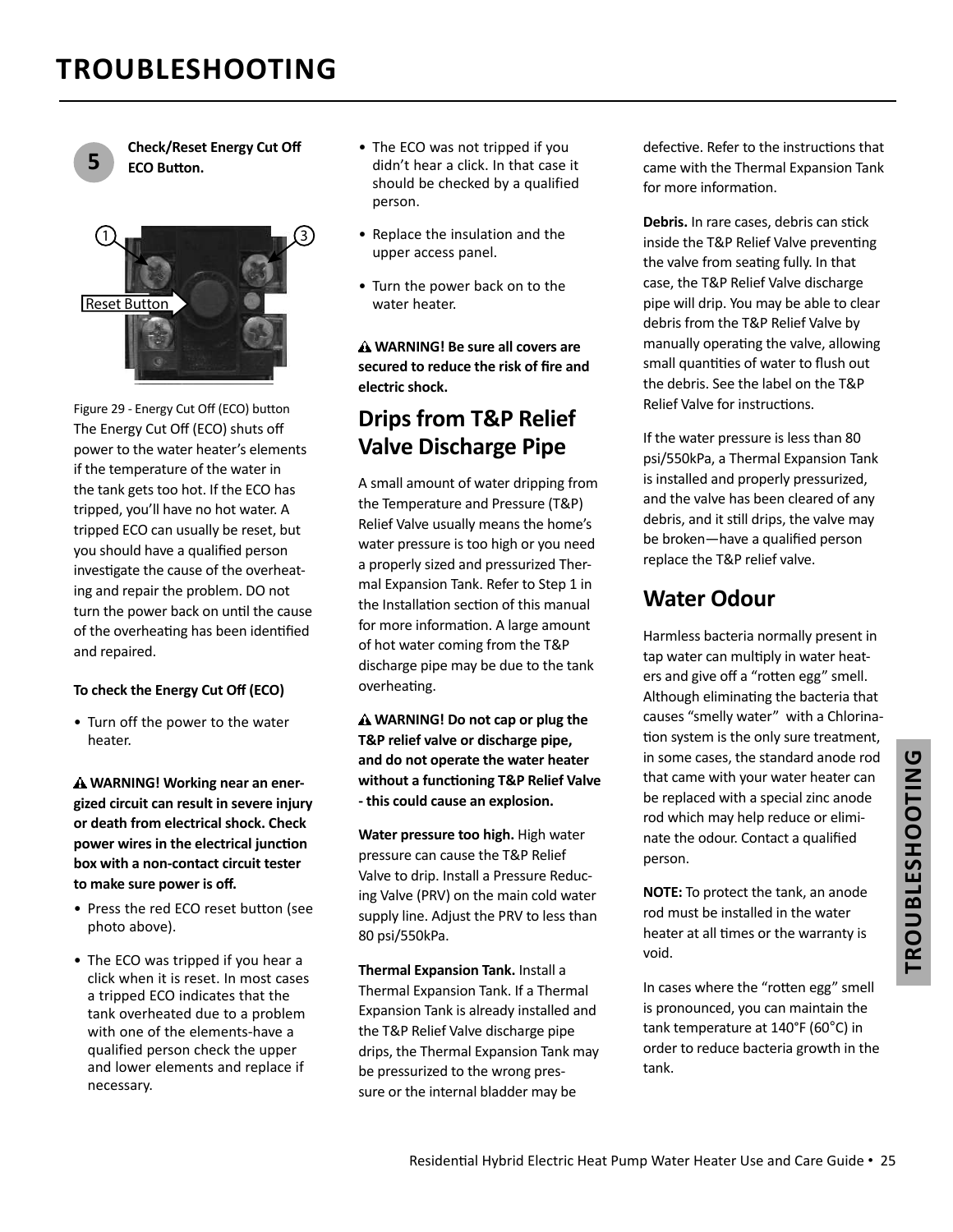### **Water Heater Sounds**

During the normal operation of the water heater, sounds or noises may be heard. These noises are common and may result from the following:

- Normal expansion and contraction of metal parts during periods of heat-up and cool-down.
- Sediment buildup on or around the elements could create varying amounts of noise and may cause premature tank failure. Drain and flush the tank as directed under the "Draining and Flushing" section.

The heat pump compressor or fan running.

### **Temperature Too High**

If the water temperature is too hot:

- Install or adjust the Thermostatic Mixing Valves or
- Adjust the thermostat(s) on the water heater (see "Step 10:" in the installation section of this manual).

**TROUBLESHOOTING TROUBLESHOOTING** A nonfunctioning thermostat or a shorted heating element can cause extremely hot water. If the Temperature and Pressure Relief Valve (T&P Valve) releases large amounts of very hot water, it is likely due to a shorted heating element, or more rarely a nonfunctioning thermostat, or the thermostat does not fit snuggly against the tank. Very high water temperatures can also cause the Energy Cut Off (ECO) to trip (see page 24). Turn power off until this problem is fixed.

### **Low Water Pressure**

Check both the cold and hot water at a sink to determine if the lower pressure is only on the hot water side. If both hot and cold faucets have low pressure, call your local water utility. If the low pressure is only on the hot water side, the primary causes of this are:

• Melted heat traps or dip tube. Soldering copper pipes while they are connected to the water heater can melt the heat traps inside the hot and cold water connections or the dip tube (cold water side). Melted heat traps or a melted dip tube can restrict the flow of hot water. If that's the case, replace the heat traps or dip tube.

**Partially closed supply valve. Open the water heater's supply valve fully.**

### **Insuffi cient Hot Water or Slow Hot Water Recovery**

 If the hot water is simply not warm enough, there are several possible causes:

- Faulty Thermostatic Mixing Valve in a faucet of shower control (check other faucets in the house for hot water).
- The User Interface Module (UIM) temperature set too low.
- Water heater's capacity too small (or usage too high).
- Reversed plumbing connections or melted J-tube (usually found soon after installation).
- Plumbing leak
- Bad lower heating element
- Low supply voltage.

**Thermostatic Mixing Valves.** If the hot water is simply not warm enough, make sure the faucet you are checking doesn't have a defective Thermostatic Mixing Valve. Many shower controls have built-in mixing valves. If these devices fail, they can reduce the amount of hot water the shower of faucet delivers even though there is plenty of hot water in the tank. Always check the water temperature at several faucets to make sure the problem is not in a faucet or shower control.

#### **User Interface Module (UIM) set too**

**low.** If the water temperature at several faucets is too cool, adjust the UIM according to the instructions in "Step 12:" of the Installation section of this manual.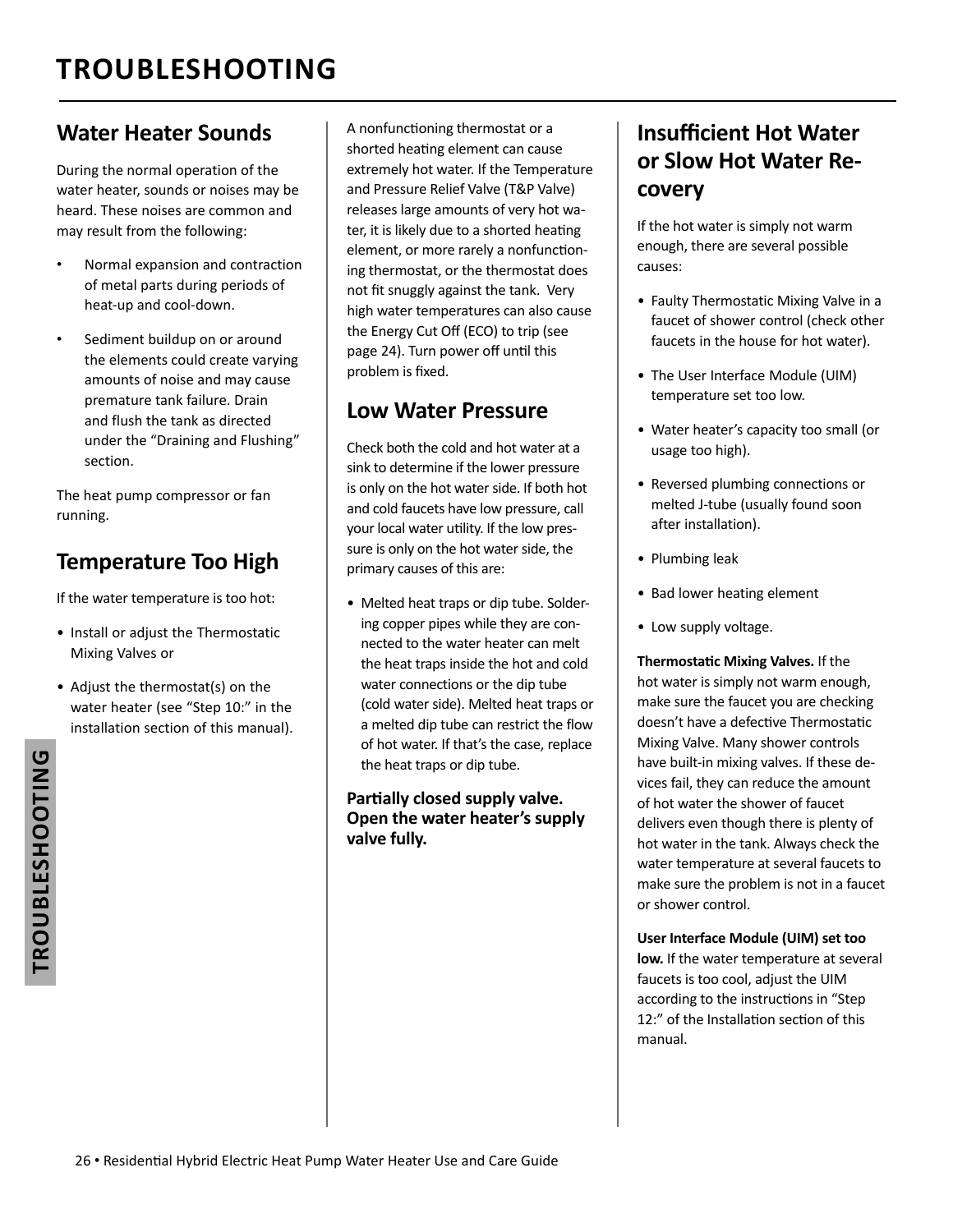## **TROUBLESHOOTING**

**Undersized water heater.** If your water heater runs out of hot water too quickly, it may be too small for your needs. If the water heater is old, consider replacing it with a larger model. If the water heater is in good condition, you may be able to meet your families hot water needs with the existing water heater by installing Thermostatic Mixing Valves at each point-of-use and then setting the temperature to a higher setting on the UIM. See "Step 12:".

You can also reduce your homes hot water needs by washing clothes in cold water, installing flow restrictors on shower heads, repairing leaky faucets, and taking other conservative steps.

#### **Reversed connections or melted J-**

**tube.** Check the hot and cold connections and make sure your homes hot water pipe is connected to the hot water outlet on the water heater. Usually reversed connections are found soon after the installation of a new unit. If copper pipes were soldered while they were attached to the water heater, the J-tube may have melted. The J-tube is a curved plastic tube inside the tank attached to the cold water inlet. If the J-tube has melted, it can be replaced by removing the old J-tube and installing a new one.

**Plumbing leak.** Even a small leak in the hot water side of the homes plumbing system can make it appear that the water heater is producing little or no hot water. Locate and repair the leak.

**Lower heating element not working.** If the lower heating element is not working, you will have some hot water but not as much as before. Because the lower element does most of the work, it usually wears out before the upper element. Replace the lower element if necessary (see page 29).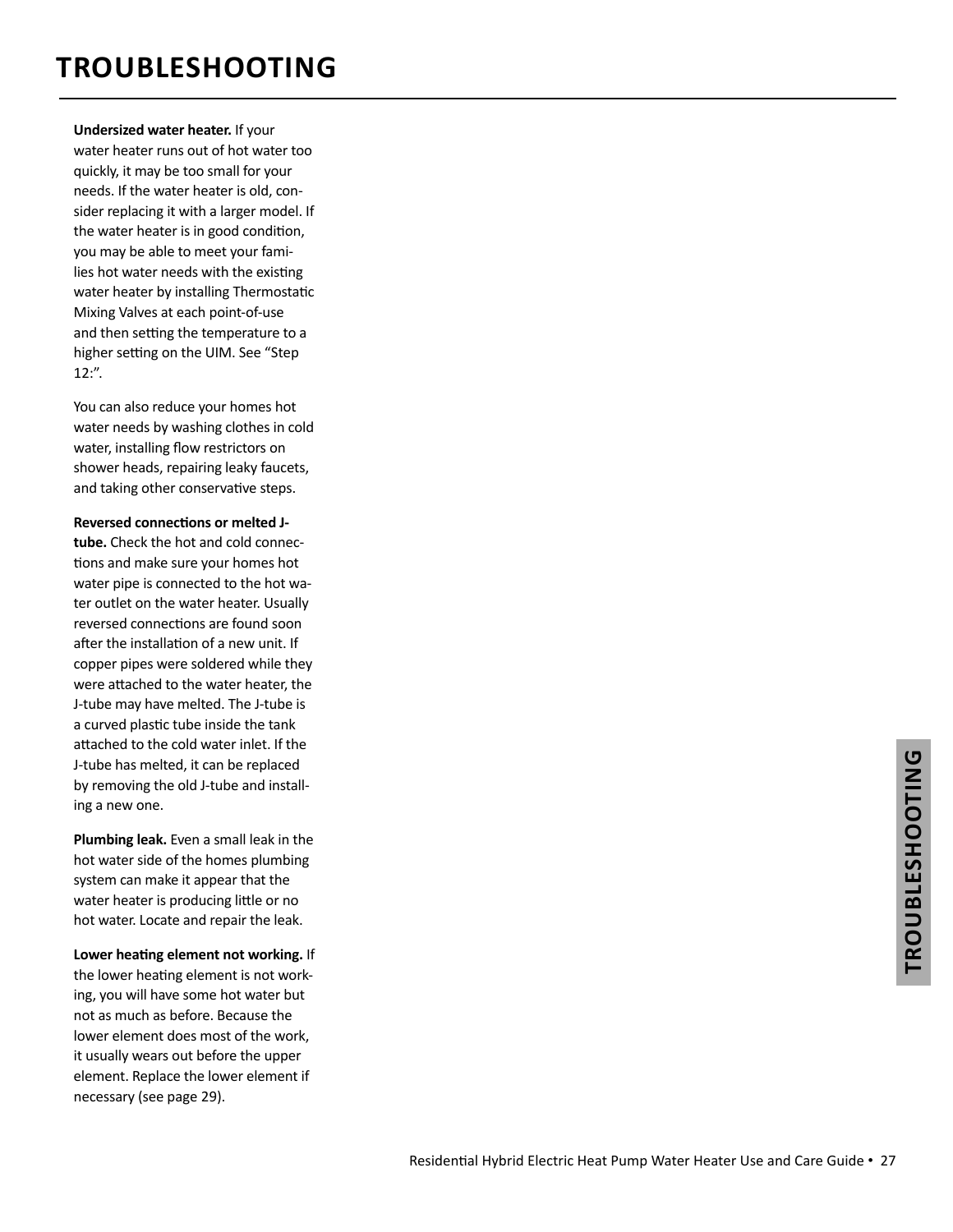### **Routine Maintenance**

Routine maintenance will help your water heater last longer and work better. If you cant perform these routine maintenance tasks yourself, contact a qualified person.

### **Water Heater Maintenance**

After the first six months, drain and flush the water heater and inspect the anode rod. Depending on the hardness of your water, repeat this process at least annually, or more frequently if needed. From time to time you may need to replace a heating element or a thermostat. All three maintenance tasks are described below

### **Draining and Flushing the Water Heater**

Tap water contains minerals that can form lime deposits on heating elements or sediment in the bottom of the tank. The amount of lime deposits or sediment depends on the hardness of your tap water. The rate at which sediment builds up depends on water quality and hardness in your area, the temperature settings, and other variables. We recommend draining and flushing the water heater after the first six months of operation to determine the amount of sediment build up. Draining sediment extends the life of the tank, heating elements, and drain valves.

• In areas with very hard water, remove and check the heating elements whenever you drain the tank. If you have heavy lime deposits on heating elements, you will need to replace them more often.

- Sediment may form large masses that can prevent the tank from draining. Have a qualified person use a de-liming agent suitable for potable water to remove the sediment buildup.
- In most cases, it is easier and cheaper to replace lime-encrusted elements than trying to remove heavy lime deposits.

### **To drain and flush the tank:**

**1** Locate the water heater's circuit breaker and turn it OFF (or remove the circuit's fuses).



Figure 30 - Circuit Breaker



**2** Open a hot water faucet and<br>let the hot water run until it is cool.



Figure 31 - Water Faucet

**WARNING! Be sure the water runs cool before draining the tank to reduce the risk of scalding.**



**3** Connect a garden hose to the drain valve and place the other end of the hose in a drain, outside, or in buckets.

> **4** Turn the cold water supply valve OFF.

**5** Open the drain valve on the water heater.



Figure 32 - Drain Valve



**6** Open a hot water faucet to help the water in the tank drain faster.

**NOTICE:** DO NOT turn electrical power back on unless the tank is completely full of water. This is an additional precaution to protect the elements against dry fire. Dry fire occurs when power is supplied to the electric elements without sufficient water in the heater. Dry firing the unit will result in reduced life of the element or potential immediate failure of the element. While this unit is equipped with dry fire protection the recommended practice is to ensure the tank is filled with water prior to supplying power to the unit.

**7** Remove and inspect the anode rod (see Repair Parts Illustration on back cover for location of the anode rod). Replace the anode rod if it is depleted.



Figure 33 - Anode Rods from new (top) to partially depleted (middle) to fully depleted staged (bottom)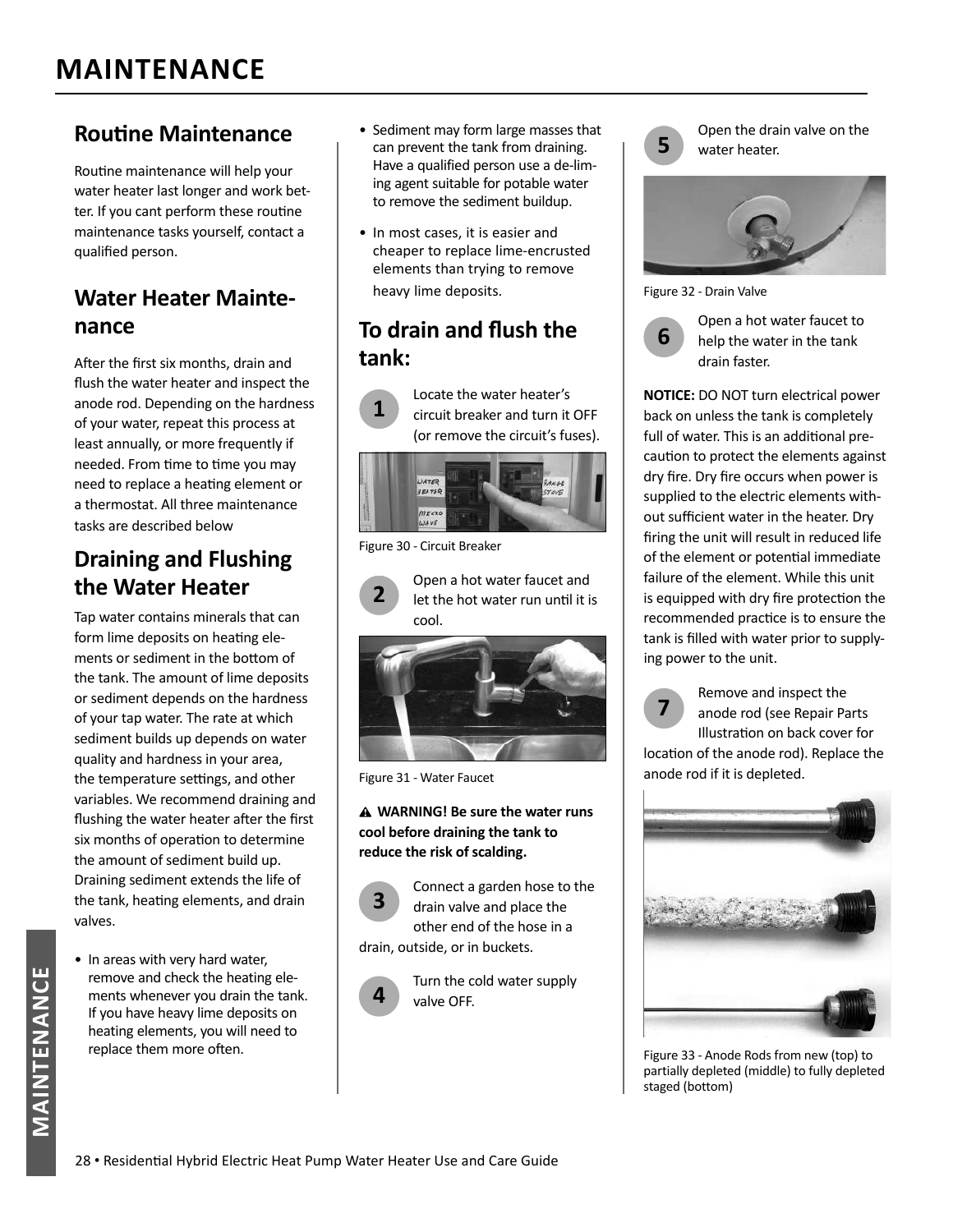## **MAINTENANCE**

 **Anode Rod.** The anode rod is a sacrificial metal rod that helps reduce corrosion and premature failure (leaks) in the tank. The anode rod is a consumable item. Inspect the anode rod after the first six months of operation when you drain and flush the tank. Replace the anode rod if it is substantially worn out or depleted. Thereafter, inspect the anode rod annually or more frequently if needed. If you use a water softener, your anode rod will deplete faster than normal. Inspect the anode rod more frequently, replacing the anode rod as needed. Obtain new anode rods from your local plumbing supplier or have a qualified person replace it. (Anode rods are a consumable item and are not covered under warranty).

**8** If the sediment was present when the tank was drained, flush the tank by opening the cold water supply valve and letting the water run until no more sediment drains from the tank. Close the drain valve when you are done.

**NOTICE:** Do not turn power back on until the tank is completely full of water. For complete instructions on filling the tank, follow "Step 10:" in the Installation section.

**9**

Refill the tank by opening the cold water supply valve. Make sure a hot water faucet is open and the drain valve is closed.

Allow the hot water to run full for at least three minutes to make sure the tank has all the air removed and is completely full of water. Failure to perform this step can cause the upper heating element to burn out. Once you are certain the tank is completely full of water, close the hot water faucet.



**10** Restore power to the water<br>**10** heater. It may take two hours for the tank to heat up.

### **Replacing the Heating Element**

 **WARNING! Working on an energized circuit can result in severe injury or death from electrical shock. Turn power off . Check wires with a noncontact circuit tester to make sure**  power is off. When you are finished, **be sure all covers are secured to re**duce the risk of fire and electric shock.

If you are not comfortable replacing a heating element or thermostat yourself, have this work done by a qualified person. To replace the heating element, you'll need the following tools and supplies:



Figure 34 - Non-Contact Circuit Tester

• Always turn power OFF and check the power wires with a non-contact circuit tester before working on the water heater.



Figure 35 - Heating Element (with gasket)

• Check your water heater's data plate for the correct wattage and voltage. Heating elements are available your local plumber supplier.



Figure 36 - Element Wrench

- Some regular sockets (1.5in) may work, but regular sockets are often beveled and may slip. Inexpensive element wrenches are available at your local plumber supplier.
- Garden hose to drain the tank
- Hand dishwashing soap to lubricate the gasket
- A clean cloth to clean the threaded opening
- A flat blade and a Phillips screwdriver

#### **Steps for Replacing the Heating Element:**



**1** Turn the power OFF at the circuit breaker or remove fuses.



Figure 37 - Circuit Breaker

**2** Open the electrical junction box on the side of the water heater. Using a non-contact

circuit tester, check the power wires to make certain the power is OFF.



Figure 38 - Non-Contact Circuit Tester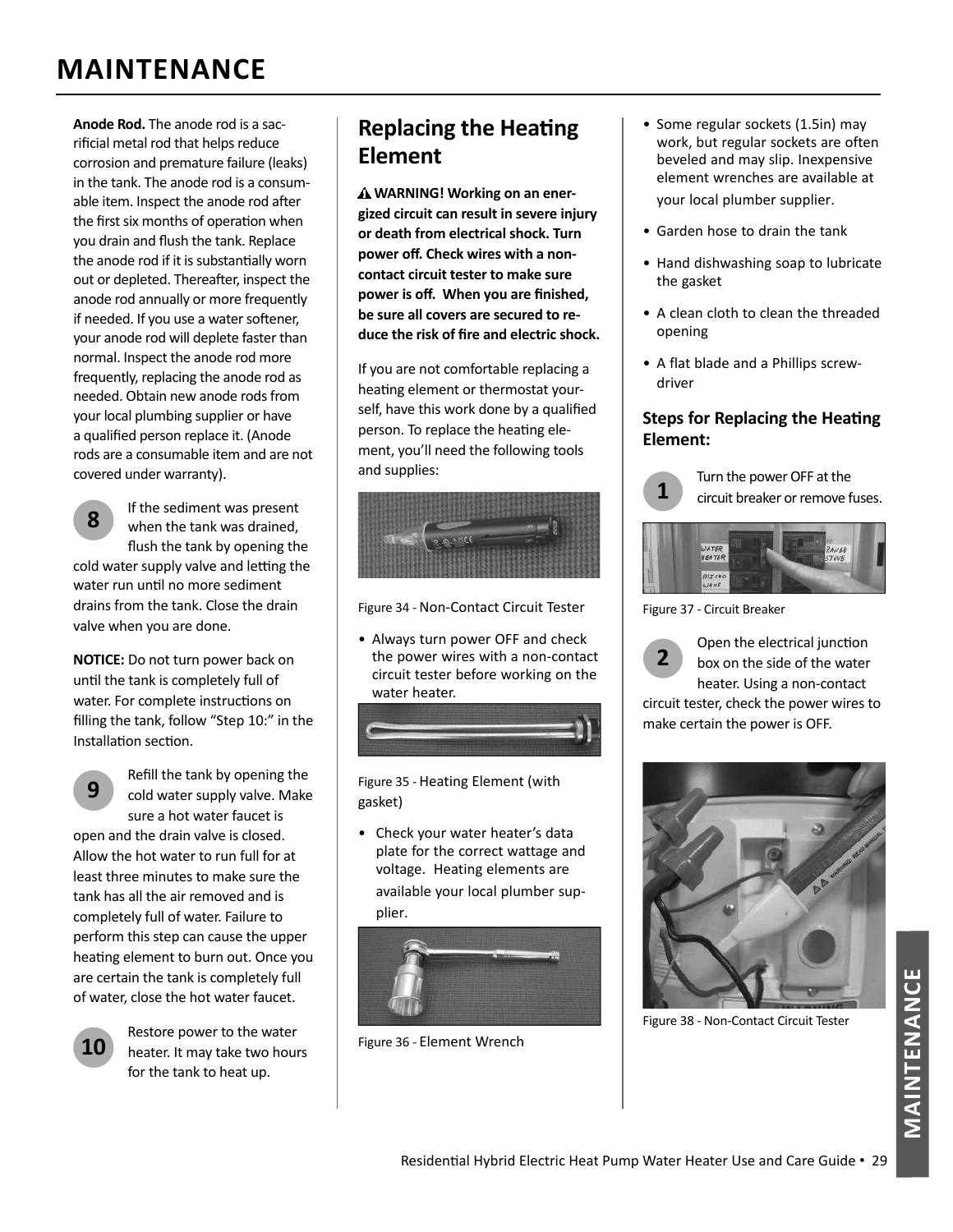## **MAINTENANCE**



**3** Open a hot water faucet and let the hot water run until it is cool.



Figure 39 - Water Faucet  **WARNING! Be sure the water runs** 

**cool before draining the tank to reduce the risk of scalding.**



Connect a garden hose to the drain valve and place the other end of the hose in a drain or outside (or use buckets). Turn OFF the cold water valve that supplies the water heater. Open the drain valve on the water heater. Opening a hot water faucet will help the tank drain faster.



**5** Remove the upper or lower access panel on the water heater, and then fold back the insulation and remove the plastic

element/thermostat cover.



Figure 40 - Access Panel



With the tank drained and power off, remove the power wires from the element you

intend to replace.



Remove the bad element using an element wrench.



Make sure the new element is the correct replacement by referring to the water heater's

data plate for voltage and wattage information.

**9** Clean the threads in the tank opening with a rag. Insert the new element equipped with a rubber gasket. **NOTE:** Use a drop of hand dishwashing liquid to lubricate the gasket to help avoid damaging the gasket as it is being tightened. Tighten with an element wrench.

**NOTICE:** Do not turn power back on until the tank is completely full of water. For complete instructions on filling the tank, follow "Step 10:" in the Installation section.



Refill the tank by opening the cold water supply valve. Make sure a hot water faucet is

open and the drain valve is closed. Allow the hot water to run full for at least three minutes to make sure the tank has all the air removed and is completely full of water. Failure to perform this step can cause the upper heating element to burn out. Once you are certain the tank is completely full of water, close the hot water faucet.



Figure 41 - Drain Valve



element.

**11** Check the newly installed element for leaks. If a leak is present, tighten the element until the leak stops. If you cannot stop the leak, drain the tank and remove the element. Inspect the gasket for damage. If the gasket is damaged, replace the gasket and re-install the



Once the element is successfully installed and there are no leaks, replace the power

wires, thermostat cover, insulation, and access panel. Make sure all wire connections are tight. Replace the cover on the electrical junction box.



**13** Restore power to the water<br>**13** heater. It may take two hours for the tank to heat up.

### **Replacing the ECO**

**WARNING! Working on an energized circuit can result in severe injury or death from electrical shock. Turn power off . Check wires with a noncontact circuit tester to make sure**  power is off. When you are finished, **be sure all covers are secured to re**duce the risk of fire and electric shock.

To replace the ECO, you'll need the following tools and supplies:

• A non-contact circuit tester. Always turn power OFF and check with a non-contact circuit tester before working on the water heater.



Figure 42 - ECO

**WANTENT NATE**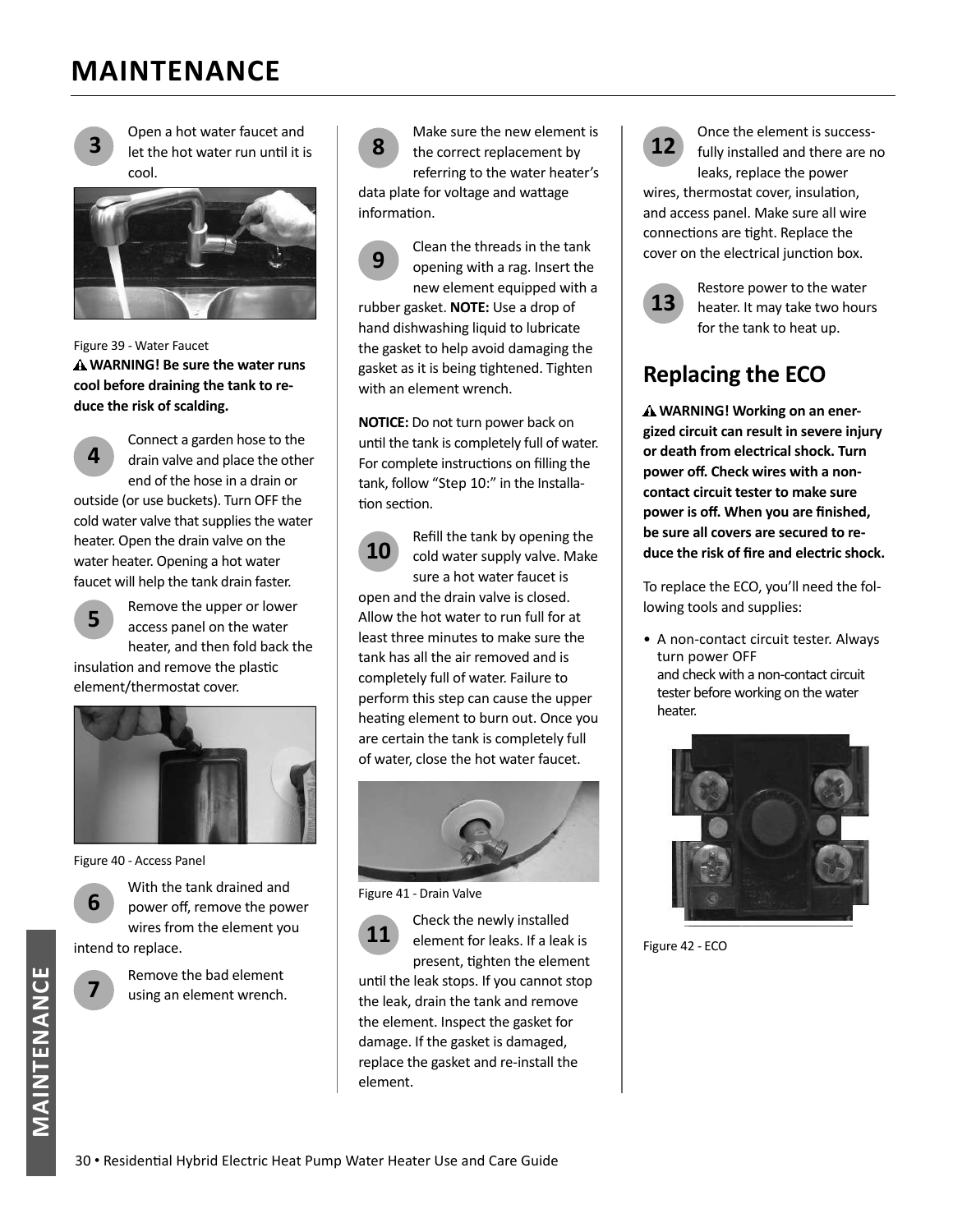## **MAINTENANCE**

- A replacement ECO (available by calling the number in the "REPAIR PARTS LIST" on page 33). A business card to check the gap between the ECO and tank.
- Tape and a permanent marker to mark the wires
- A flat blade and a Phillips screwdriver

### **Steps for Replacing the ECO:**

- **1**
- Turn the power OFF at the circuit breaker or remove fuses.

**NOTICE:** It is not necessary to drain the tank to replace an ECO.



Open the electrical junction box the side of the water heater. Using a non-contact circuit

tester, check the power wires to make certain the power is OFF.



Figure 43 - Non-Contact Circuit Tester



**3** Remove the upper access<br> **3** panel on the water heater and carefully fold back the

insulation and plastic element/ECO cover (see Figure 40).



**5**

- **4** Make sure the replacement<br>**4** ECO matches the original ECO.
	- Mark the wires with tape so you'll know how to put them back on.



Disconnect the wires from the bad ECO and remove the ECO from the metal mounting clip.



Install the new ECO in the metal mounting clip.

**8** Make sure the new ECO fits snuggly against the tank. You should NOT be able to slip a business card between the ECO and the tank. If you can, bend the ECO mounting clip until the ECO fits tightly against the tank.



Attach the wires following the wiring diagram on the water heater's label. Make sure all

wire connections are tight.



**11**

Replace the plastic element/<br> **10** ECO cover, insulation, and access panel.

> Replace the cover on the electrical junction box.

**12** Restore power to the water<br>**12** heater. It may take two hours for the tank to heat up.



Figure 44 - Element Access Panel/ECO Compartment

### **T&P Relief Valve Maintenance**

Read and follow the operating and annual maintenance instructions provided by the manufacturer of the T&P Relief Valve (yellow label attached to T&P Relief Valve). Minerals in the water can form deposits that cause the valve to stick or create blocked passages, making the T&P Relief Valve inoperative. Follow these guidelines:

• At least annually, operate the T&P Relief Valve manually to ensure the waterways are clear and the valve mechanism moves freely (above). Before operating the valve manually, check that it will discharge in a place for secure disposal. If water does not flow freely from the end of the discharge pipe, turn OFF the power to the water heater. Call a qualified person to determine the cause.

**WARNING! Hot water will be released.** Before operating the T&P **relief valve manually, check that it will discharge in a safe place. If water**  does not flow freely from the end of **the discharge pipe, turn the power to**  the water heater OFF. Call a qualified **person to determine the cause.**



Figure 45 - T&P Relief Valve

• At least every five years, have a qualified person inspect the T&P Relief Valve and discharge pipe.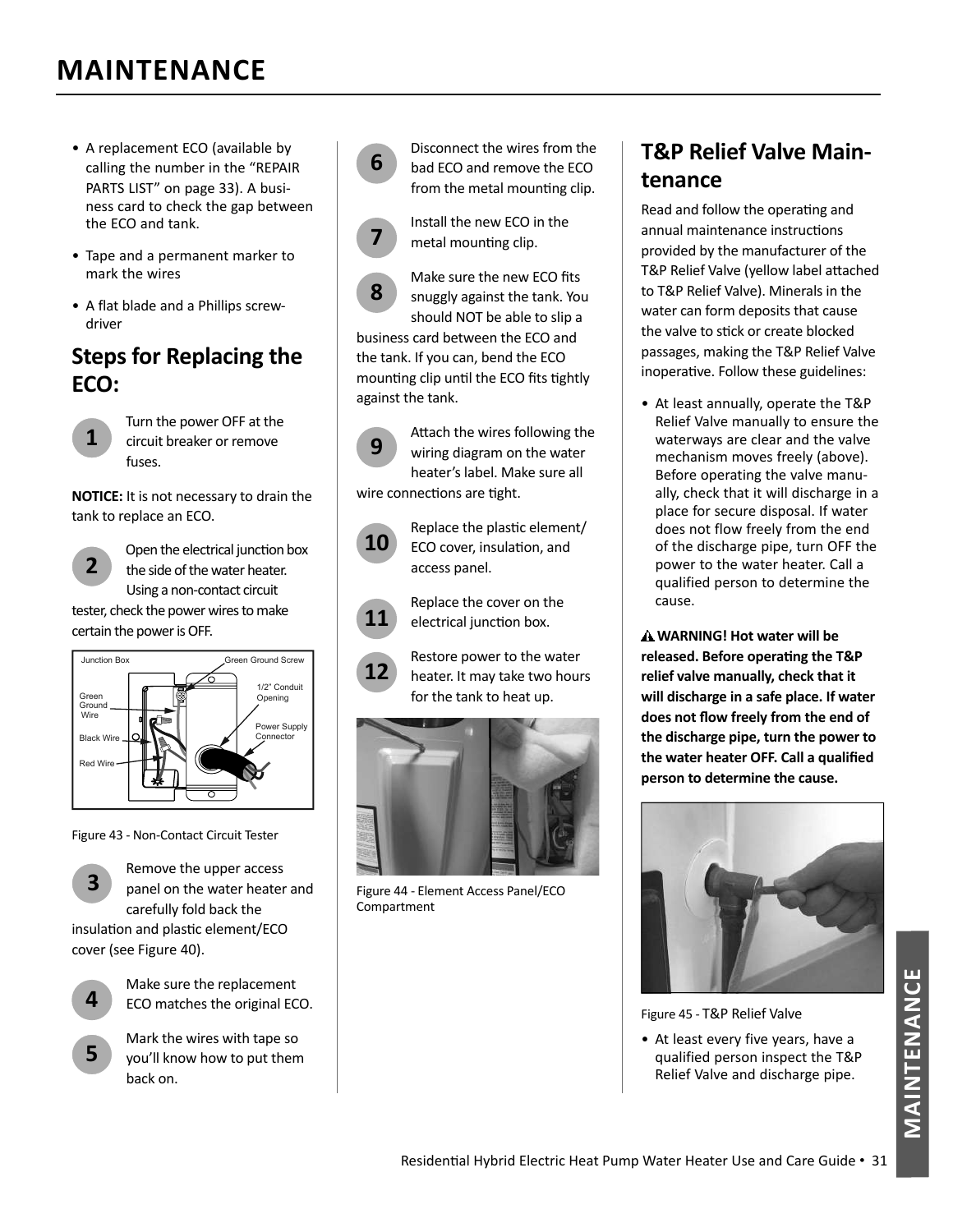- Damage caused by corrosive water conditions, mineral deposits, or other problems can only be determined when a qualified person removes and inspects the valve and its components.
- Note that a dripping T&P Relief Valve is usually caused by the home's water pressure being too high or the lack of a Thermal Expansion Tank. If your T&P Relief Valve drips refer to "Drips from T&P Relief Valve Discharge Pipe" on page 25.

#### **Air Filter Maintenance**

The heater will monitor the heat pump operation status and indicate whether the filter should be cleaned. If the User Interface Module displays "SF" code, this indicates the filter should be cleaned or replaced with the following process (See exploded view of unit on last page for air filter location).

**NOTE:** Before attempting to clean or replace the air filter, turn off power to the water heater at the circuit breaker/ fuse box.

**1**

Take the two tabs on the air filter and remove (slide) it from the top cover of the unit.

**2** If you are replacing the filter,<br> **2** skip to step four. To clean the filter, use a vacuum with a

hose attachment to remove any dust or debris.



**3**

- Place the new or cleaned filter into the water heater.
- **4** Restore power to the water heater and turn the water heater on.

**NOTE:** The water heater may conduct a system diagnostic prior to operation.

### **Condensate Drain Maintenance**

**NOTE:** Before attempting to clean the condensate drain pan or lines shut off power to the water heater at the circuit breaker/fuse box.



**1** Remove the top shroud by<br> **1** loosening the screws securing it to the unit.



Check the condensate drain pan and drain lines for any dirt or debris that might interfere

with proper drainage. Wipe out any dirt or debris with a damp cloth.



Once the condensate drain pan and lines have been inspected/cleaned, secure the

shroud back to the top of the water heater.



**<sup>4</sup>** Restore power to the water heater and turn the water heater on.

**NOTE:** The water heater will conduct a system diagnostic prior to operation.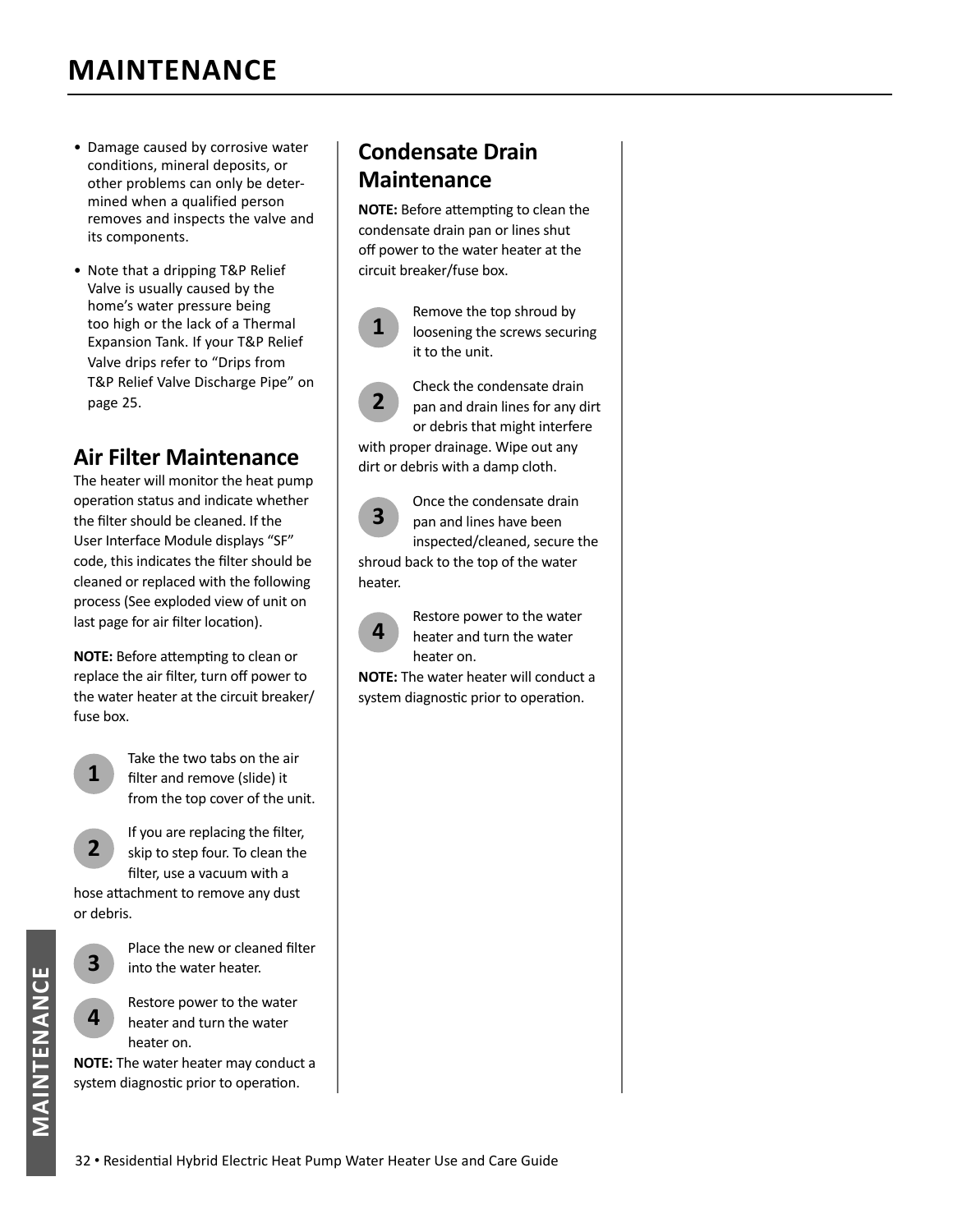## **REPAIR PARTS ILLUSTRATION**



#### **REPAIR PARTS**

Repair parts may be ordered through your plumber, local distributor, home improvement center. For information about where to get parts in your area, visit our website at www.hotwatercanada.ca or call 1-888-479-8324. When ordering repair parts always give the following information:

- 1. Model, serial and product number
- 2. Item number
- 3. Parts description

#### **REPAIR PARTS LIST**

| <b>ITEM</b><br>NO. | <b>PARTS DESCRIPTION</b>                                                                       |
|--------------------|------------------------------------------------------------------------------------------------|
| 1                  | Element Access Cover                                                                           |
| 2                  | Element (4500 Watts)                                                                           |
| 3                  | Energy Cut-Off (ECO) Switch                                                                    |
| 4                  | Temperature & Pressure Relief Valve (T&P)                                                      |
| 5                  | J-Tube (at hot water outlet; sizes for J-tubes are<br>dependent upon capacity of water heater) |
| 6                  | Anode (Optional for 50gal/189.3L and 66gal/249.8L<br>models)                                   |
| 7                  | Controller                                                                                     |
| 8                  | Air Filter                                                                                     |
| 9                  | Fan Assembly                                                                                   |
| 10                 | Drain Valve - Brass - 2 inch                                                                   |
| 11                 | <b>Personnel Protector</b>                                                                     |
| 12                 | Ambient / Coil / Discharge Temperature Sensor<br>Assembly*                                     |
| 13                 | Upper / Lower Tank Temperature Sensor Assembly*                                                |
| 14                 | Fan Shroud                                                                                     |
| 15                 | <b>Condensate Drain Access Cover</b>                                                           |
| 16                 | Electronic Expansion Valve Coil                                                                |
| 17                 | Run Capacitor*                                                                                 |
| 18                 | Relay Kit*                                                                                     |
| 19                 | Condensate Drain Pan                                                                           |
| 20                 | <b>Smart Grid Cover</b>                                                                        |
| 21                 | <b>Element Access Panel</b>                                                                    |
| 22                 | Condensation Pump Wiring Harness*                                                              |
| 23                 | Anode (Optional for 66gal/249.8L and 80gal/302.8L<br>models)*                                  |
| 24                 | Anode (Optional for 80 gallon models)*                                                         |

\* NOT SHOWN